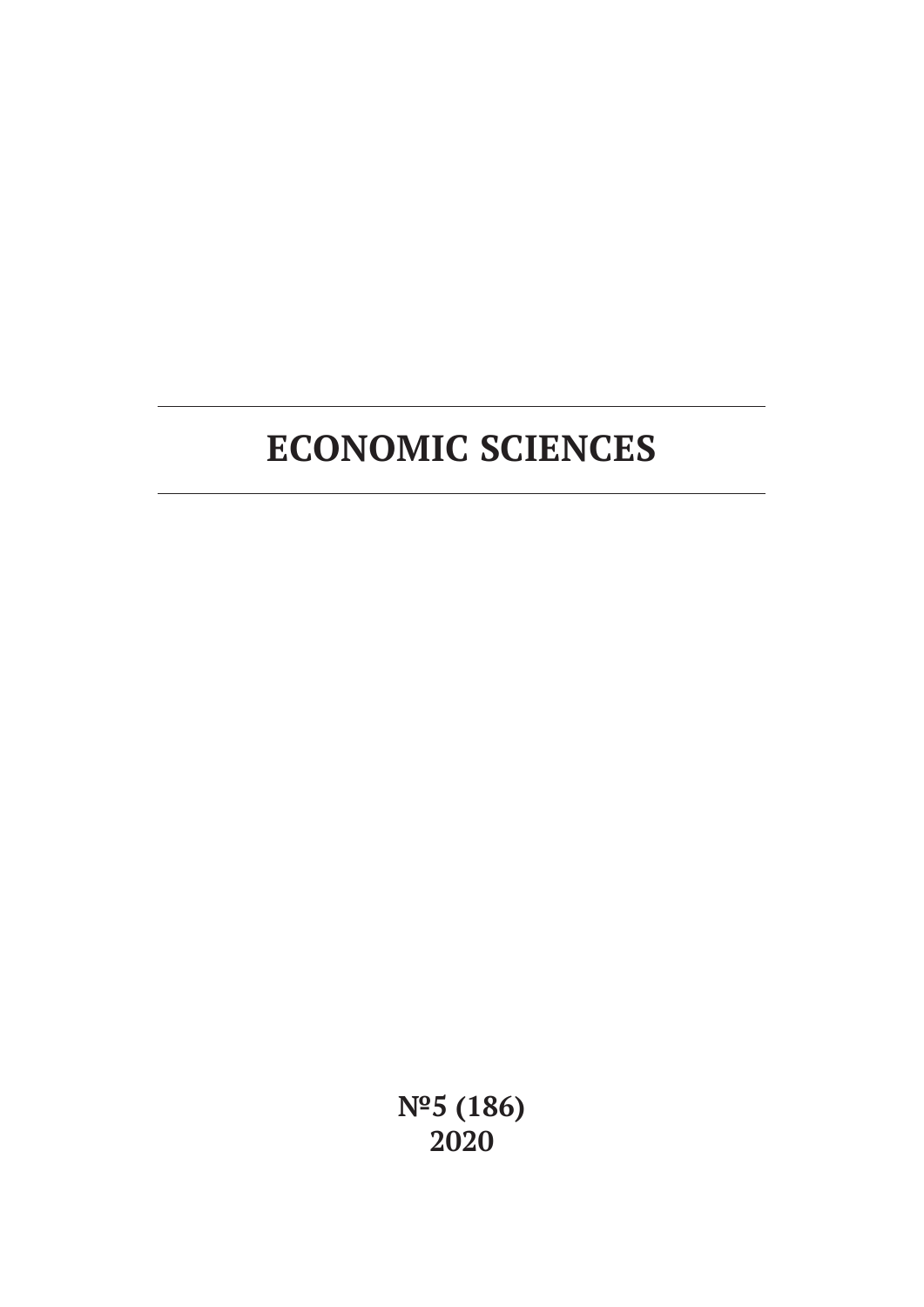#### **Editorial Council**

**V.V. Artiakov** — Doctor of Economics, Member of Russian Academy of Engineering

**R.S. Grinberg** — Doctor of Economics, Professor, Institute of Economy of Russian Academy of Sciences,

**A.G. Griaznova** — Doctor of Economics, Professor, President of Financial University under the Government of the Russian Federation

**A.G. Zeldner** — Doctor of Economics, Professor, Institute of Economy of Russian Academy of Sciences

**N.G. Kuznetsov** — Doctor of Economics, Professor, Rostov State University of Economics

**V.N. Ovchinnikov** — Doctor of Economics, Professor, Southern Federal University

**A.L. Porokhovski** — Doctor of Economics, Professor, Moscow State University named after M.V. Lomonosov

**S.N. Silvestrov** — Doctor of Economics, Professor, Financial University under the Government of the Russian Federation

**A.N. Shokhin** — Doctor of Economics, Professor

**M.A. Eskindarov** — Doctor of Economics, Professor, Rector of Financial University under the Government of the Russian Federation

The journal is included in the list of the Higher Accreditation Committee of The Ministry of Education and Science of Russia of the leading scientific journals and publications issued in the Russian Federation, where the main scientific results of the scientific theses for the degrees of Doctor and Candidate of Science can be found

Founder: LLC "Economic Sciences" Address: 125057, Moscow, Chapaevskii per., 3-775 E-mail: info@ecsn.ru WWW: http://ecsn.ru

The Certificate of registration of mass media: ПИ № ФС77–21147 from 28.06.2005

Subscription index 20387 (Agency "Rospechat")

ISSN 2072–0858

Issue date 15.06.2020 Format 60х84/8 Printed signatures 25.81 500 copies Printed by "24 Print" Ltd

#### **Editorial Board**

**V.A. Meshcherov** — Doctor of Economics, Professor, Chief Editor of the Journal «Economic Sciences»

**F.F. Sterlikov** — Doctor of Economics, Professor, Moscow State University of Technologies and Management named after K.G. Razumovskiy

**A.G. Zeldner** — Doctor of Economics, Professor, Institute of Economy of Russian Academy of Sciences

**E.V. Zarova** — Doctor of Economics, Professor, Plekhanov Russian University of Economics

**A.E. Karlik** — Doctor of Economics, Professor, St.-Petersburg State University of Economy and Finance

**N.G. Kuznetsov** — Doctor of Economics, Professor, Rostov State University of Economics

**V.N. Ovchinnikov** — Doctor of Economics, Professor, Southern Federal University

**S.N. Silvestrov** — Doctor of Economics, Professor, Financial University under the Government of the Russian Federation

**K.N. Korischenko** — Doctor of Economics, Professor, Russian Presidential Academy of National Economy and Public Administration

**A.A. Bakulina** — Doctor of Economics, Professor, Financial University under the Government of the Russian Federation

**V.A. Savinova** — Doctor of Economics, Professor, Samara State University of Economics

**E.N. Valiyeva** — Doctor of Economics, Professor, Samara State University of Economics

**G.D. Fainshtein** — PhD in Economics, Tallinn University of Technology

**V.A. Piskunov** — Doctor of Economics, Professor, Samara State University of Economics

**A.M. Petrov** — Doctor of Economics, Professor, Financial University under the Government of the Russian Federation

**P.V. Pavlov** — Doctor of Economics, Associate Professor, Southern Federal University

**O.A. Khokhlova** — Doctor of Economics, Professor, East-Siberian University of Technology and Management

#### **Chief Editor:**

**V.A. Meshcherov** — Doctor of Economics, Professor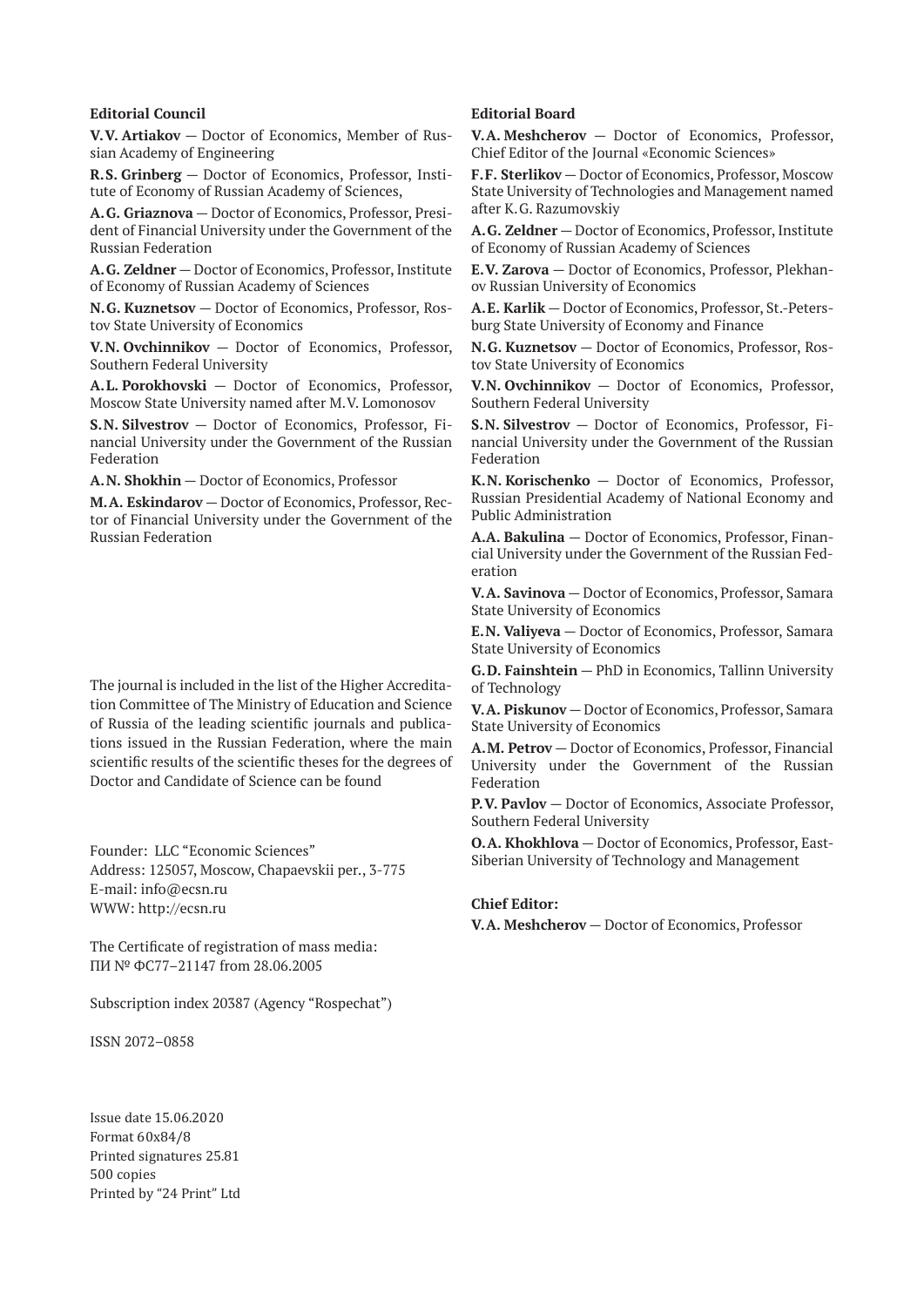### **CONTENTS**

### **ECONOMIC THEORY**

| Bian Zijing, Platonova E.D. On conceptual and theoretical approaches to the study |  |
|-----------------------------------------------------------------------------------|--|
|                                                                                   |  |
|                                                                                   |  |
|                                                                                   |  |
|                                                                                   |  |

### **ECONOMICS AND MANAGEMENT OF NATIONAL ECONOMY**

| Babich S.G. Strengthening regional differentiation in the field of housing mortgage lending                                                                                              |
|------------------------------------------------------------------------------------------------------------------------------------------------------------------------------------------|
| Volkodavova E.V., Zhabin A.P. Risk management of entrepreneurship as a method<br>of survival of subjects of small and medium business in the conditions of the economic crisis  208      |
| Kotov R.M., Formulevich Y.V. Import substitution as a factor of stimulating regional                                                                                                     |
| Drozdova E.S. Diversification in the mechanism of the efficiency's increasing of port services  209                                                                                      |
| Zeldner A.G. Management of the National Welfare Fund in the context of a coronacrisis  209                                                                                               |
| Kalieva O.M., Karelin N.V. Conceptual model of marketing management of innovations                                                                                                       |
| Karlik E.M., Kuzyaev D.A. Genesis and effectiveness of functioning of industrial clusters                                                                                                |
| Komarov A.G., Koichu A.D. Features of venture financing of the free capital market  211                                                                                                  |
| Le Hung Ninh Vietnam financial services market development in digital era 212                                                                                                            |
| Platonov V.V., Kuzyaev D.A. Approach to comprehensive analysis of efficiency                                                                                                             |
| Polujanova N.V. Sustainable development in the implementation of socio-economic<br>regional policy: issues of attracting business to socially oriented and environmental initiatives 213 |
| Potapov A.P. Formation of export potential of the agro-food complex in the system                                                                                                        |
| Puinko L.E. Analysis of the Far Eastern insurance market Federal district in comparison                                                                                                  |
|                                                                                                                                                                                          |
| Sumenkov M.S., Sumenkov S.M., Novikova N.U. The forecasting methodology                                                                                                                  |
| Tabakova A.S., Novikova O.V. The mechanism for organizing the management                                                                                                                 |
| Tabakova A.S., Novikova O.V. Development of a methodology to improve water use efficiency                                                                                                |
| Khamikoeva A.O. Problems of natural monopolies in oil and gas regulation                                                                                                                 |
|                                                                                                                                                                                          |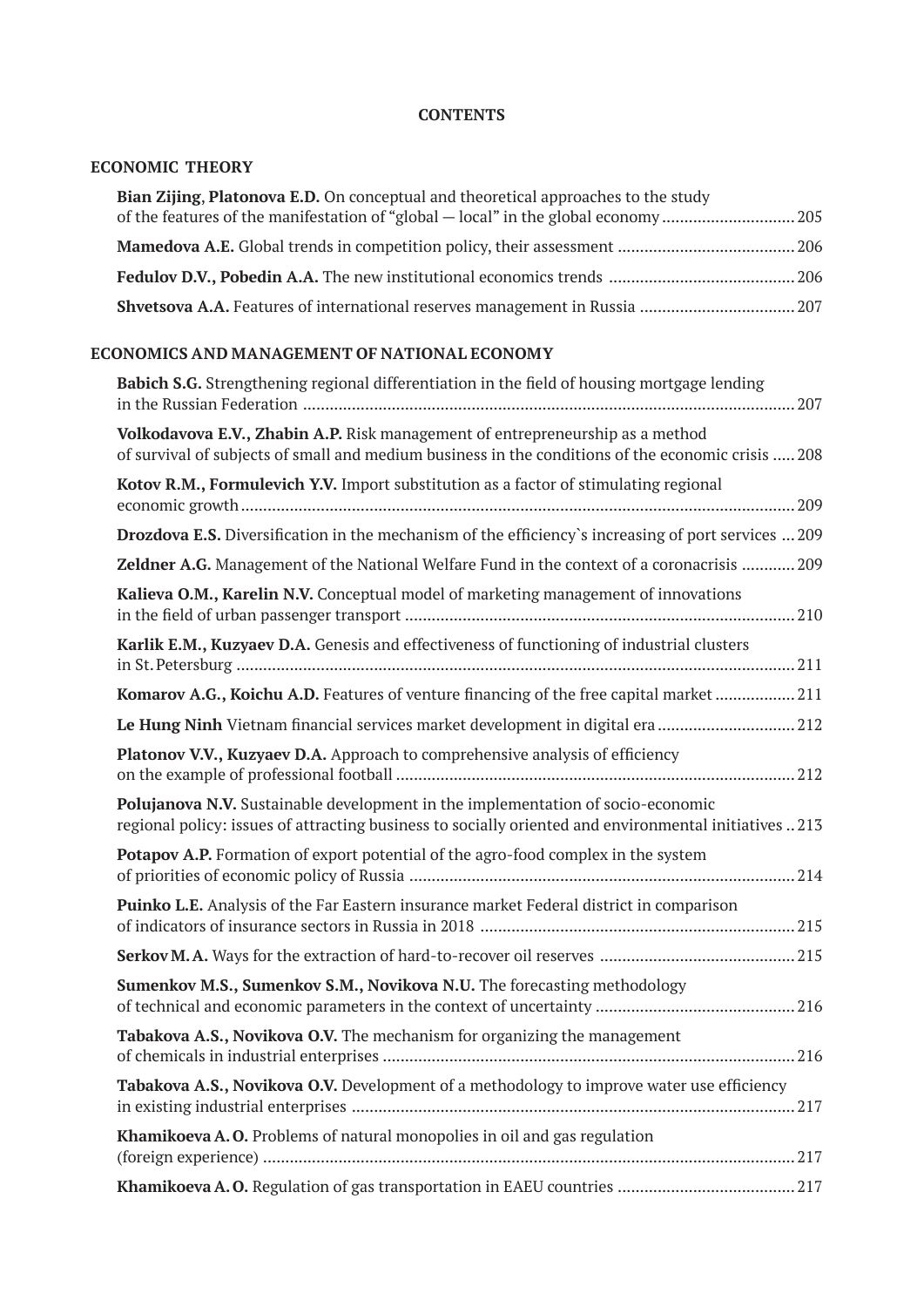| Jinchen Yu Sphere of construction in the system of economic relations between Russia |  |
|--------------------------------------------------------------------------------------|--|
|                                                                                      |  |

# **FINANCE, MONEY CIRCULATION AND CREDIT**

| <b>Pukhova M.M.</b> Special risks of private partners in the implementation of projects |  |
|-----------------------------------------------------------------------------------------|--|
|                                                                                         |  |

# **BOOK KEEPING, STATISTICS**

| Listopad E.E. Accounting for import operations based on a risk-based approach and its                    |  |
|----------------------------------------------------------------------------------------------------------|--|
| Lukyanenko G.I. Features of depreciation accounting in budgetary institutions 20                         |  |
| <b>Petrov A. M., Melnikova L. A.</b> Peculiarities of internal control in state unitary enterprises  220 |  |
| <b>Shemyakina M.S., Shlychkov D.S.</b> Controlling of tax obligations in the system of internal          |  |

# **WORLD ECONOMY**

| Gusarova S.A. Economic cooperation of BRICS countries under pandemic conditions  222 |  |
|--------------------------------------------------------------------------------------|--|
|--------------------------------------------------------------------------------------|--|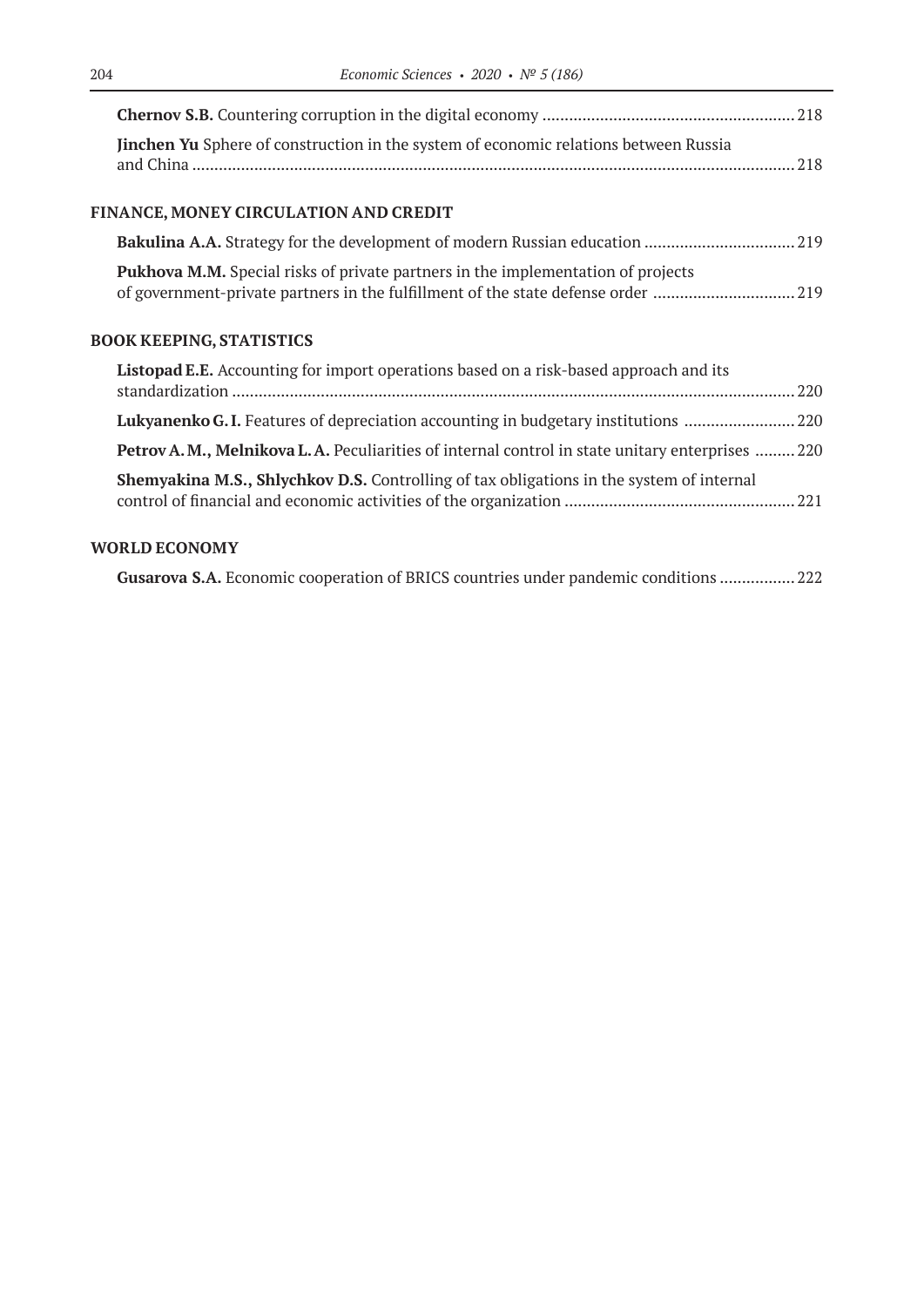### **ECONOMIC THEORY**

# **ON CONCEPTUAL AND THEORETICAL APPROACHES TO THE STUDY OF THE FEATURES OF THE MANIFESTATION OF "GLOBAL — LOCAL" IN THE GLOBAL ECONOMY**

#### © 2020 **Bian Zijing**

Postgraduate of the Department of Economic Theory and Management Moscow Pedagogical State University, Moscow, Russia E- mail: Chairt.etm@bk.ru

#### © 2020 **Platonova Elena Dmitrievna**

Doctor in Economics, Professor, Head of the Department of Economic Theory and Management Moscow Pedagogical State University, Moscow, Russia E-mail: ed.platonova@mpgu.edu

At the end of the second decade of the twentieth century, qualitative changes were taking place in the system of international economic relations. That fact should theoretically be presented in concepts that should adequately reflect to the new correlation of global and local in the world economy. The article analyzed the conceptual and theoretical approaches to the study of the peculiarities of the manifestation of correlation of global and local in the world economy, and the concepts of transformism, hyperglobalism, skepticism, "new" globalism and "new" regionalism were examined. The authors concluded that the new correlation of global and local in the global economy should be reflected in the theoretical concept of the influence of globalization patterns on the setting up and development of the regional economic integration associations.

*Keywords: world economy, globalization, hyperglobalism, regionalism, regional economic integration associations, transformism, skepticism.*

- 1. Al'terglobalizm: teoriya i praktika «antiglobalistskogo dvizheniya» [Alterglobalism: the theory and practice of the «anti-globalization movement»]. Moscow. Editorial URSS, 2003. 256 p.
- 2. *Bzhezinskiy Zb.* Velikaya shakhmatnaya doska (Gospodstvo Ameriki i ego geostrategicheskie imperativy)] Great Chessboard (Domination of America and its geostrategic imperatives)]/ per. O.Yu.Ural'skoy. M.: Mezhdunarodnye otnosheniya, 1998. 256 p.
- 3. *Bek U.* Vlasti i ee opponenty v epokhu globalizma. Novaya vsemirno-politicheskaya ekonomiya.M.: Izdatel'skiy dom «Territoriya budushchego» [Authorities and her opponents in the age of globalism. New world political economy]. 2007. 464 p.— S. 130
- 4. *Bu Tun*, *Platonova E.D.* Teoretiko-metodologicheskie issledovaniya regional'nykh integratsionnykh modeley ekonomicheskogo razvitiya sovremennykh gosudarstv: sistemnyy podkhod [Theoretical and methodological studies of regional integration models of economic development of modern states: system approach]. Ekonomicheskie nauki. 2019.№ 8.pp.7–12.
- 5. *Vel'yaminov G*. Rossiya i globalizatsiya [Russia and globalization].Rossiya v global'nom mire. 2006. № 3 May/Iyun'. URL https://globalaffairs.ru/articles/rossiya-i-globalizacziya (Date of access: 20.04.2020).
- 6. Grani globalizatsii. Trudnye voprosy sovremennogo razvitiya [Facet of globalizations. Difficult issues of modern development]. Moscow. Alpina Pablisher.2003.592 p.
- 7. *Dugin A.G.*Teoriya mnogopolyarnogo mira [The theory of a multipolar world]. Moscow. Eurasian Movement. 2013. 532 p.
- 8. *Kagarlitskiy B.Yu.*Politologiya revolyutsii [Political Science of the Revolution]. Moscow. Algorithm. 2007. 576 p.
- 9. *Kondrat'ev V*. Novyy etap globalizatsii: osobennosti i perspektivy [New stage of globalization: features and prospects].Mirovaya ekonomika i mezhdunarodnye otnosheniya. 2018, vol. 62. № 6, pp. 5–17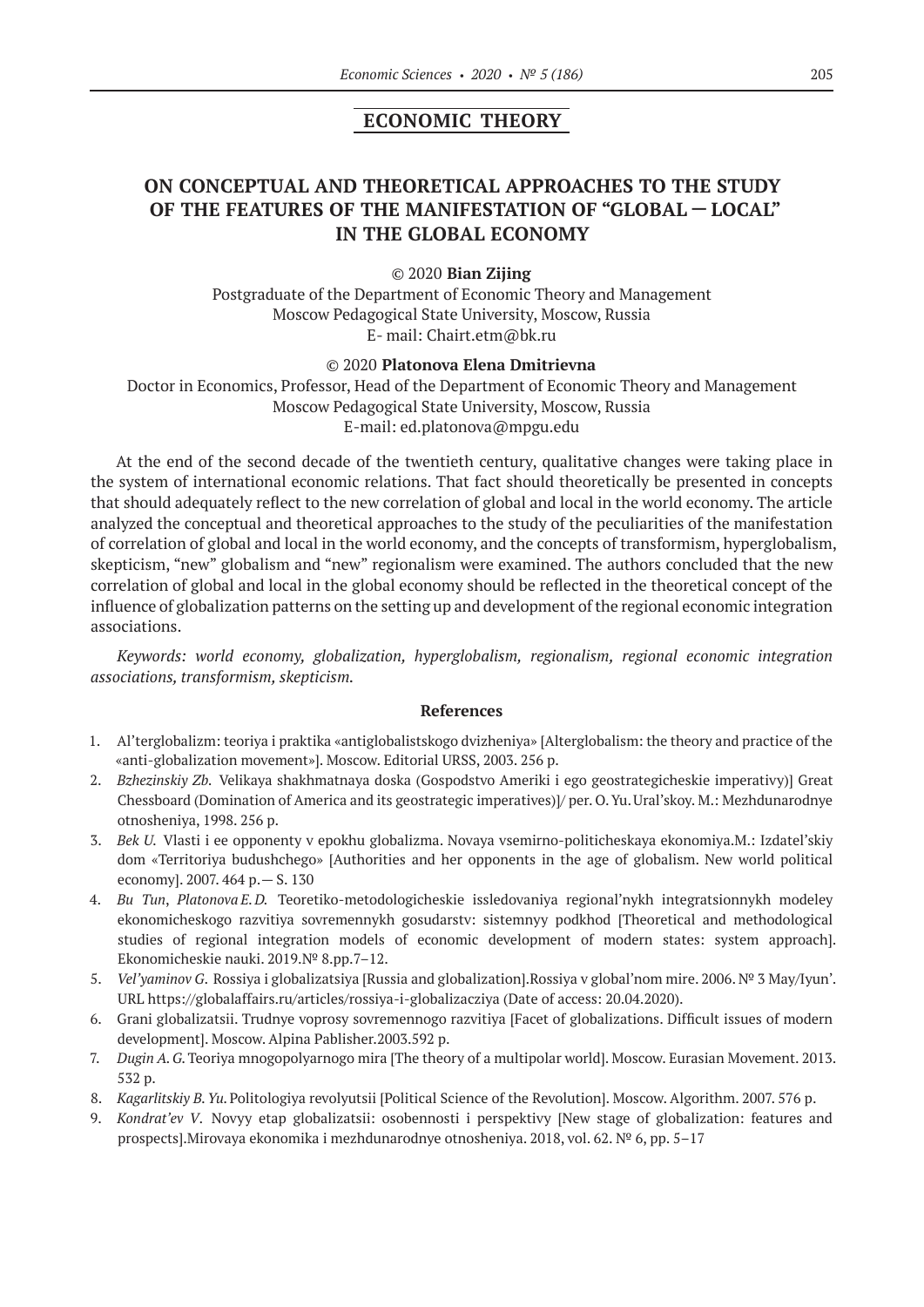- 10. *Platonova E.D., Li Tyan'tsi*. Zakonomernosti sovremennoy globalizatsii: etap glokalizatsii? [Patterns of modern globalization: stage of glocalization?]. Prostranstvennaya ekonomika: problemy regional'nykh ekonomicheskikh ob»edineniy. Materialy XVII Mezhdunarodnoy nauchnoy konferentsii, Rossiya, Moskva, 29 noyabrya 2019, pp.155– 158.
- 11. *Platonova E.D., Fil'kevich I.A., Bogomolova Yu.I., Sun' Yuymen*. Teoretiko-metodologicheskie aspekty issledovaniya zakonomernostey globalizatsii [Theoretical and methodological aspects of the study of globalization patterns]. Prostranstvennaya ekonomika: problemy regional'nykh ekonomicheskikh ob»edineniy: Materialy XIV Mezhdunarodnoy nauchnoy konferentsii. 20–21 iyunya 2016 g. S.44–47-Moskva, Rossiya. M: MPGU, 2016. 220 p.
- 12. *Sun' Yuymen, Platonova E.D.* O podkhodakh k razrabotke dorozhnoy karty razvitiya institutov integratsii v regional'nykh mezhgosudarstvennykh ob»edineniyakh stran s razvivayushchimisya rynkami [On Approaches to the Development of a Road Map for the Development of Integration Institutions in Regional Interstate Associations of Emerging Market Countries].Ekonomicheskie nauki, 2019, № 12. pp.69–73
- 13. *Ayish, Muhammad I.*Arab World Television in the Age of Globalisation: An Analysis of Emerging Political, Economic, Cultural and Technicological Patterns. Hamburg. Deutsches Orient-Institut, 2003, in: DAVO Nachrichten, Bd. 22, Dezember 2005. 105–106.
- 14. *Grazia Ietto-Gillies*, What Role for Multinationals in the New Theories of International Trade and Location? International Review of Applied Economics, Taylor & Francis Journals, 2000. vol. 14(4), pages 413–426.
- 15. *Holton R.J.*Globalization and the Nation State: 2nd Edition. 2011. Published by Palgrave Macmillan.256 p.

### **GLOBAL TRENDS IN COMPETITION POLICY, THEIR ASSESSMENT**

#### © 2020 **Mamedova Ainur Ekhtibarovna**

graduate student of the department of economic theory and economic education Russian State Pedagogical University named after A.I.Herzen, Russia, St.Petersburg E-mail: anna-ag@mail.ru

World experience shows that investment financing in each country has its own characteristics. The differences in the structure of different sources of investment financing, in the use of different investment methods, explain both the specifics of the policies pursued by the leadership of individual institutions and the specifics of state regulation of investment activities in a particular country. This article will examine global trends in competition policy and evaluate them.

*Keywords: competition policy, globalization processes, state support, world experience, small and mediumsized businesses, coronavirus pandemic*

### **THE NEW INSTITUTIONAL ECONOMICS TRENDS**

© 2020 **Fedulov Dmitriy Vladimirivich** PhD in Economics, Associate Professor

South Ural State University (State scientific university), Chelyabinsk, Russia

#### © 2020 **Pobedin Aleksandr Aleksandrovich**

PhD in Economics, Associate Professor Ural Institute of Management — branch of Russian Presidential Academy of National Economy and Public Administration (Russia), Ekaterinburg, Russia E-mail: alexandr.pobedin@uapa.ru

The article examines the new institutional economics trends. The new institutional economics is practical experience branch of science closely related to sociology, law, political science, anthropology and history.

*Keywords: institutions, new institutional economics. economic development, economic institutions, transaction costs.*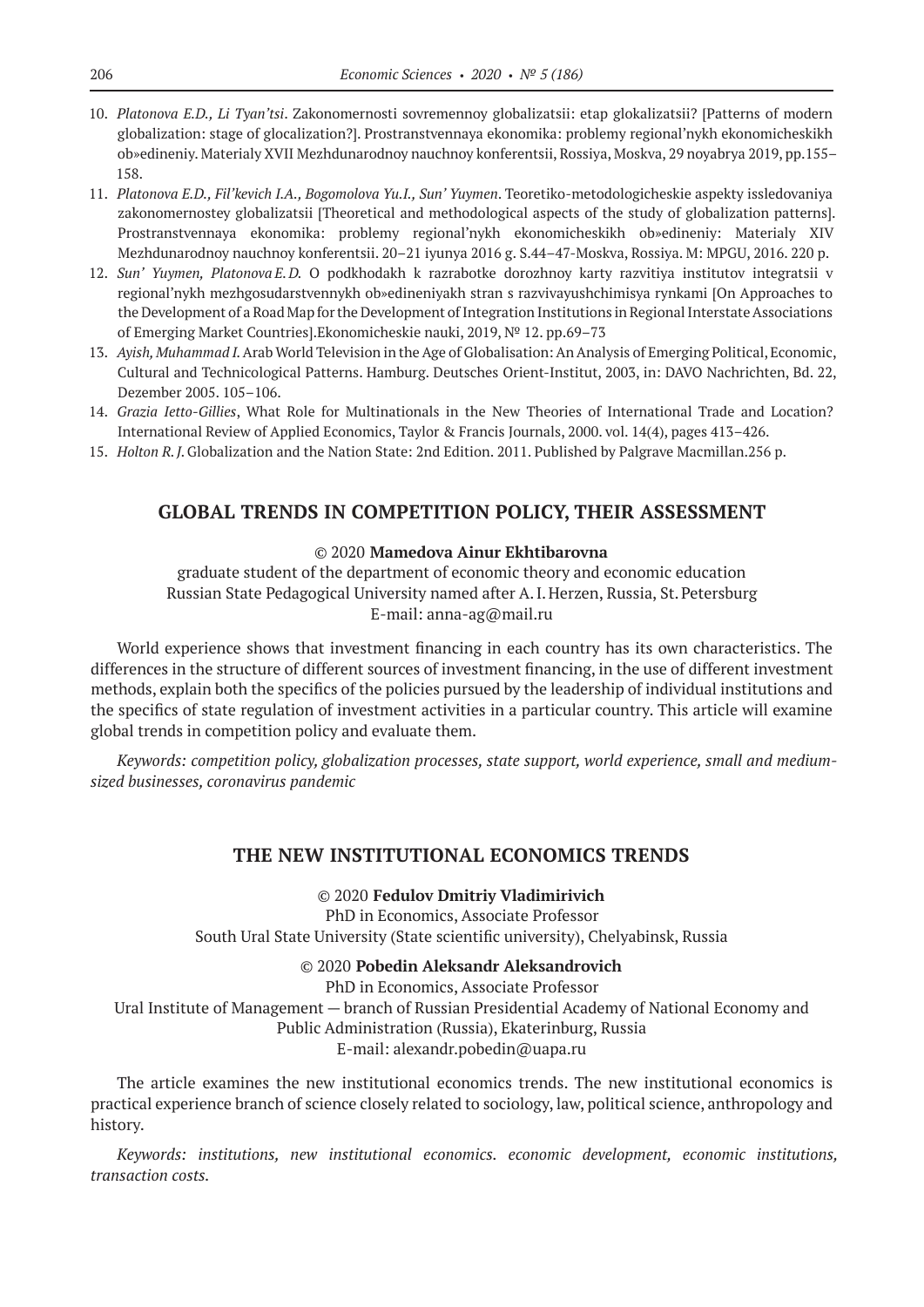### **FEATURES OF INTERNATIONAL RESERVES MANAGEMENT IN RUSSIA**

© 2020 **Shvetsova Anna Alekseevna** Peoples' Friendship University of Russia, Russia, Moscow E-mail: anna.shvetsova.ru@yandex.ru

The trend of the last decade in an unstable multipolar world is the active activity of the authorities of the world leading countries to ensure the stability of national economies to the impact of external shocks. One of the tools is the process of international reserves management. The study of the Russian model is of particular importance for the development of a further concept of reserve portfolio management at present stage.

*Keywords: international reserve assets, foreign exchange reserves, international reserves management, reserves adequacy level.*

### **ECONOMICS AND MANAGEMENT OF NATIONAL ECONOMY**

# **STRENGTHENING REGIONAL DIFFERENTIATION IN THE FIELD OF HOUSING MORTGAGE LENDING IN THE RUSSIAN FEDERATION**

© 2020 **Babich Svetlana Gavriilovna** Associate Professor of the Department of Statistics Plekhanov Russian University of Economics, Moscow, Russia E-mail: Babich.SG@rea.ru

At present, the solution of social, including housing, problems is one of the most priority tasks of Russian society. With the increase in cash incomes of the population, citizens strive to improve their living conditions. Due to the limited financial resources of many residents of the country, their need for additional funds increases, which contributes to the increasing role of mortgage lending. In addition, changes in real estate prices also increase public interest in housing lending. In turn, the amount of funds raised in the housing sector through the development of mortgage lending will increase the volume of commissioned housing and increase employment in this type of economic activity. The development of housing mortgage lending provides a significant socio-economic effect, contributing to an increase in the assets of all market entities, by investing in the real sector of the economy, which ensures stable income growth in various sectors of the economy. Currently, mortgage housing lending is one of the promising areas for the development of bank lending.

The object of research is the housing mortgage lending market of the Russian Federation, and the subject of study is the quantitative and qualitative characteristics of the main trends in the field of housing mortgage lending (HML).

The article presents the results of the analysis of the main indicators in the field of housing mortgage lending in the Russian Federation and regions of the country using analytical indicators of time series; the regional structure of the number and volume of mortgage loans granted to the population was considered, and the ongoing structural changes were identified. According to data at the beginning of 2019, based on the method of correlation and regression analysis using the SPSS application package, the influence of the main factors on the volume of mortgage loans granted in the constituent entities of the Russian Federation was revealed.

As a result of the study, a conclusion is drawn that the substantial differentiation of the constituent entities of the Russian Federation in the field of mortgage lending is maintained. The leading regions and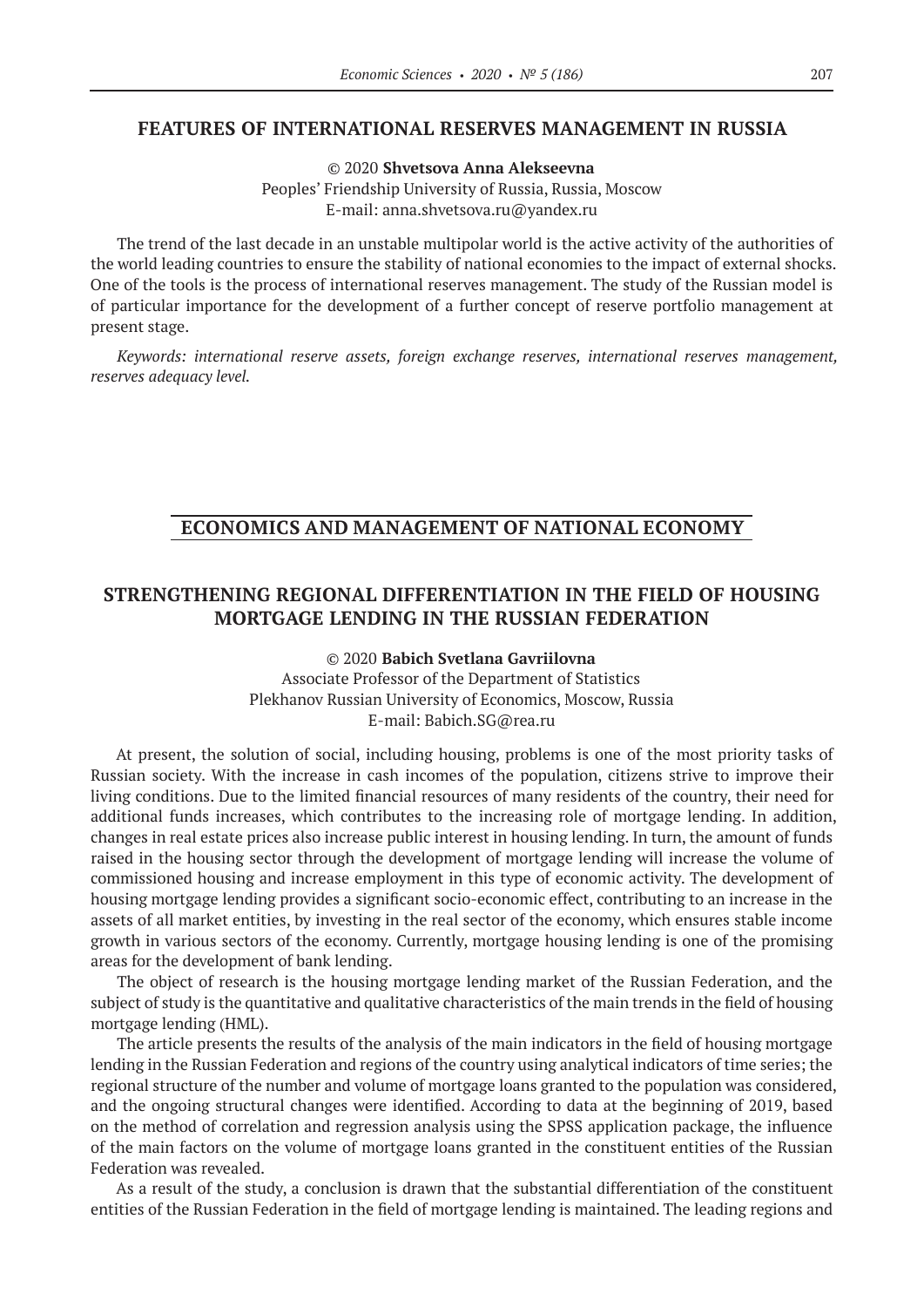the outsider regions in the field of housing mortgage lending have been identified, which may contribute to the adoption of managerial decisions to improve the situation in this area.

The information base was compiled by the Central Bank of Russia and the Federal State Statistics Service (Rosstat). During the study, data on the Republic of Crimea and the city of Sevastopol as of January 1, 2015 are included in the Southern Federal District.

*Keywords: housing mortgage loan, loan amount, weighted average rate, weighted average loan term, dynamics, structure, structural changes, differentiation, concentration, correlations*

#### **References**

- 1. Zasedanie Soveta pri Prezidente. Internet-resurs http://kremlin.ru/events/president/news/62411 (data obrashcheniya 17.04.2020).
- 2. Soveshchanie po voprosam razvitiya stroitel'noj otrasli. Internet-resurs http://kremlin.ru/events/president/ news/63208 (data obrashcheniya (17.04.2020).
- 3. Prognoz dolgosrochnogo social'no-ekonomicheskogo razvitiya Rossijskoj Federacii na period do 2030 goda. Internet-resurs http://static.government.ru/media/files/41d457592e04b76338b7.pdf (data obrashcheniya 25.02– 10.03.2020).
- 4. *Borlakova, T.E*. Ipotechnoe zhilishchnoe kreditovanie: osobennosti formirovaniya razvitiya / T.E.Borlakova // Ekonomika i sociologiya. —  $2018.$  —  $N<sup>°</sup> 39.$  — S. 56–60.
- 5. *Gurvich V.* U ipoteki est' shans. [Tekst] / V.Gurvich // II Rossijskaya Biznes-gazeta.— 2014.—№ 701.
- 6. Regional'naya statistika / pod red. E.V.Zarovoj, G.I. CHudilina. M., Finansy i statistika, 2006.— 624 s: il.
- 7. *Ivashkov A.O.* Faktory razvitiya regional'nyh rynkov ipotechnogo zhilishchnogo kreditovaniya. [Tekst] / A.O.Ivashkov // Vestnik Volzhsk. un-ta im. V.N.Tatishcheva.— 2015.—№ 19.— S. 70–75.
- 8. *Litvinova S.A.* Ipotechnoe kreditovanie: uchebnoe posobie: Izd-vo «Direkt-media».— 2015.— S.182.
- 9. Byulleten' bankovskoj statistiki № 2 (261). Internet-resurs. http://www.cbr.ru/Collection/Collection/File/7553/ BBs1502r.pdf (data obrashcheniya 18–21.03.2020).
- 10. Statisticheskij byulleten' Banka Rossii № 12019. Internet-resurs. http://www.cbr.ru/Collection/Collection/ File/14261/Bbs1901r.pdf (data obrashcheniya 18–22.03.2020).

# **RISK MANAGEMENT OF ENTREPRENEURSHIP AS A METHOD OF SURVIVAL OF SUBJECTS OF SMALL AND MEDIUM BUSINESS IN THE CONDITIONS OF THE ECONOMIC CRISIS**

### © 2020 **Volkodavova Elena Viktorovna**

Doctor of Economics, Professor, Professor of Management Department Samara State University of Economics, Samara, Russia Email: vev.sseu@gmail.com

© 2020 **Zhabin Alexander Petrovich**

Doctor of Economics, Professor, Head of Management Department Samara State University of Economics, Samara, Russia E-mail: apzhabin@yandex.ru

In the ecosystem of each country, small and medium-sized enterprises occupy an important place and have state support for organizing and developing their activities. The current crisis caused by the COVID‑19 pandemic reduces the efficiency and competitiveness of small and medium-sized enterprises. The article identifies the key risks of the activities of Russian enterprises of medium and small businesses. A methodological approach developed by the authors to risk management in the activities of Russian small and medium-sized enterprises in the context of the economic crisis is proposed. A risk management flowchart has been developed, the content of the stages of its implementation has been formulated in relation to the characteristics of the activities of small and medium-sized enterprises.

*Keywords: small and medium-sized enterprises, uncertain economic environment, business risks, external, internal, risk management*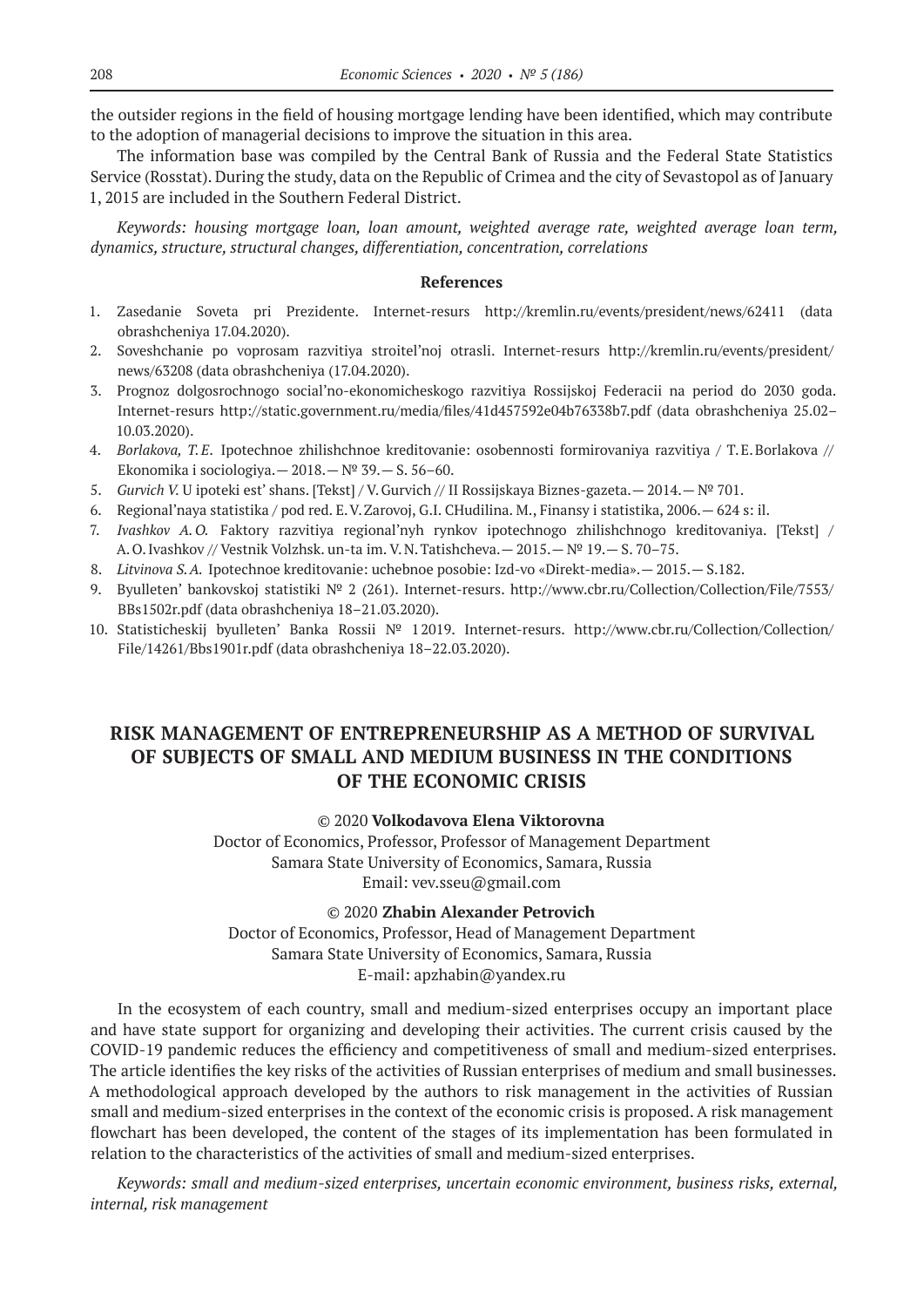# **IMPORT SUBSTITUTION AS A FACTOR OF STIMULATING REGIONAL ECONOMIC GROWTH**

© 2020 **Kotov Roman Mihailovich**

Candidate of economic sciences, Associate professor, Department of accounting, analysis, audit and taxation Kemerovo State University, Kemerovo, Russia

© 2020 **Formulevich Yanina Vasilyevna** Candidate of economic sciences, Associate professor, Department of accounting, analysis, audit and taxation Kemerovo State University, Kemerovo, Russia E-mail: yana\_for\_27@mail.ru

The article reveals the process of import substitution in Russian regions as an urgent need for the development of the regional economy. The author explores the essence and concept of import substitution, its main characteristics and the need to carry out in the current conditions. In addition, it reflects the problems and prospects of this process.

*Keywords: import Substitution, economic sanctions, regional economy, domestic commodity producer, economic independence, national economy, economic strategy.*

# **DIVERSIFICATION IN THE MECHANISM OF THE EFFICIENCY`S INCREASING OF PORT SERVICES**

### © 2020 **Drozdova Ekaterina Sergeevna**

Lecturer of the Department of Economics University of Economics and Management, Simferopol, Russia Е-mail: ekadrzdva@gmail.com

In the society`s socio-economic life an important place is occupied by the efficiency of the seaports` functioning, one of the perspective ways for achieving which is the diversification of port services. In the aspect of improving organizational and economic relations, arising in the process of services` diversification, the methods of assessing the degree of port services` diversification have been developed, which are reflected in a number of formulas, allowing to identify growth`s reserves of the services` efficiency of port enterprises. The important role of marketing tools for their realizing and optimization is determined.

*Keywords: port services, efficiency, diversification, seaports, degree of diversification, diversification reserves, marketing.*

# **MANAGEMENT OF THE NATIONAL WELFARE FUND IN THE CONTEXT OF A CORONACRISIS**

© 2020 **Zeldner Alexey Grigorievich** Doctor of Economics, Professor, Chief Researcher Institute of Economics, RAS, Moscow, Russia E-mail: tzeldner@gmail.com

The article discusses in detail the possibilities of using the National Welfare Fund in a pandemic of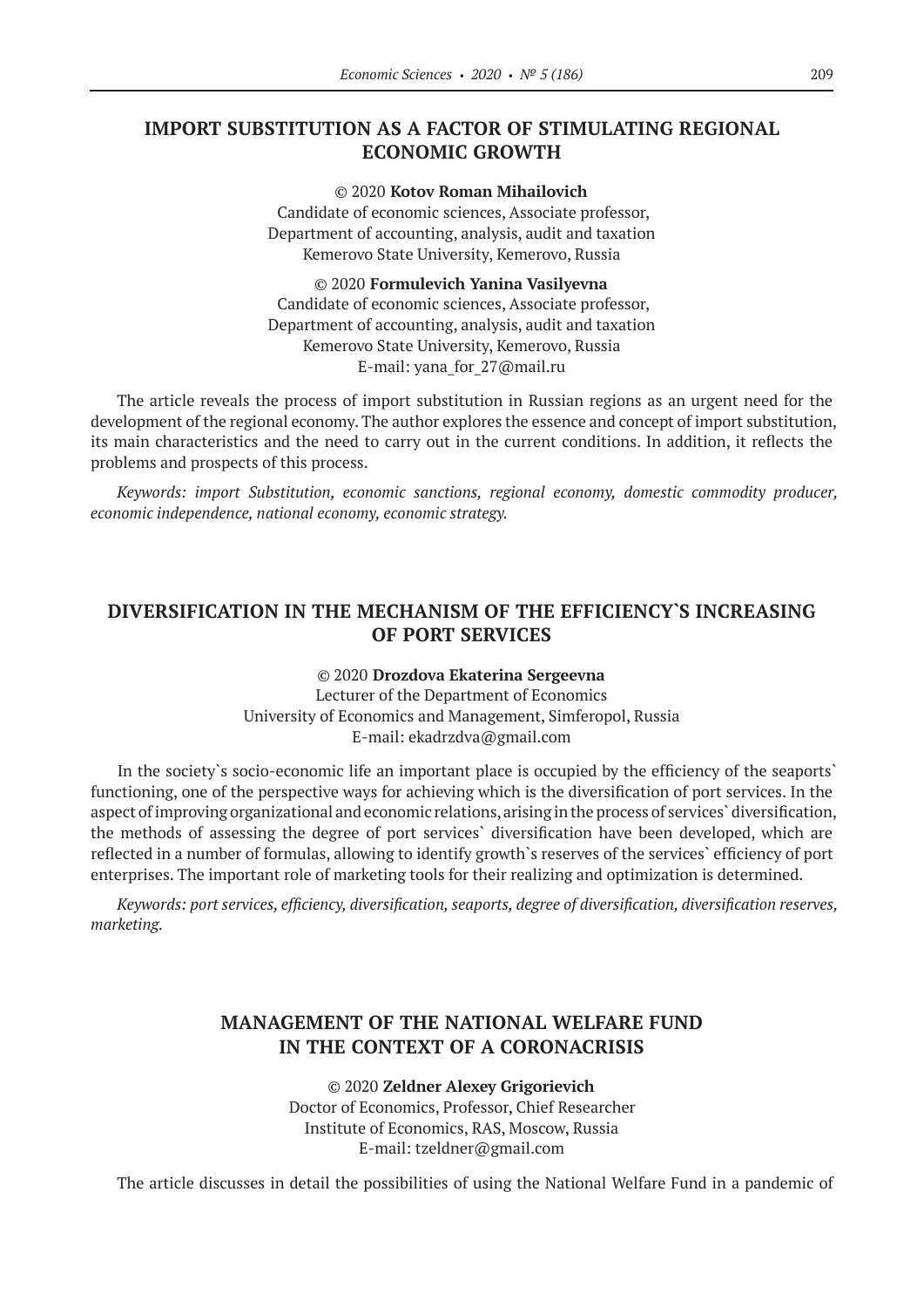coronavirus and falling demand and prices for fuel and energy products. NWF is considered as a source of stability of the national economy and as a source of the possibility of innovative development and structural modernization of the Russian economy.

*Keywords: macroeconomics, innovation, budget rule, National Welfare Fund, management.*

# **CONCEPTUAL MODEL OF MARKETING MANAGEMENT OF INNOVATIONS IN THE FIELD OF URBAN PASSENGER TRANSPORT**

© 2020 **Kalieva Olga Mikhailovna** Doctor of Economics, Associate Professor Head of the Department of marketing and trade

Orenburg state University, Russia, Orenburg E-mail: kom34@rambler.ru

© 2020 **Karelin Nikolay Vladimirovich** Postgraduate student of the Department of marketing and trade Orenburg state University, Russia, Orenburg E-mail: karelin93@mail.ru

The author's conceptual model of innovation marketing management for urban passenger transport is proposed based on the key features of urban passenger transport presented in the study. To determine the specifics of urban passenger transport, a SWOT and PEST analysis was performed. It is established that the weak points of urban passenger transport are the low level of remuneration, turnover of production personnel, high depreciation of fixed assets (rolling stock, buildings and structures), and a high level of overhead costs. The strengths include compliance with the current requirements of regulatory documents in terms of road safety, the introduction of advanced technologies, and the stability of personnel. The results obtained make it possible to improve the quality of customer service, increase the efficiency of vehicle use and reduce material and labor costs for operation.

*Keywords: marketing of urban passenger transport innovations, model, functions of urban passenger transport innovations.*

- 1. *Luzhnova N.V., Karelin N.V.* Sistema upravleniya innovacionny`mi processami na predpriyatii [The system of innovative processes management at the enterprise] // Sovremenny`e tendencii razvitiya nauki i obrazovaniya. 2016. Tom 5. S. 19–26.
- 2. *Luzhnova N.V., Karelin N.V.* K voprosu o vnedrenii innovacij v sfere obshhestvennogo passazhirskogo transporta [On the issue of introducing innovations in the field of public passenger transport] // Molodoj ucheny`j. 2017. N<sup>o</sup> 7(111). S. 887-889.
- 3. *Kalieva O.M., Frolova O.V.* Marketing innovacij kak instrument uspeshnogo biznesa [Innovation marketing as a tool for successful business] // Vestnik OGU. 2012. № 13. S. 175–179.
- 4. *Kalieva O.M., Karelin N.V.* Osnovny`e napravleniya perspektivnogo razvitiya gorodskix passazhirskix perevozok: teoriya i praktika primeneniya metodov obsledovaniya gorodskix passazhirskix perevozok [Main directions of perspective development of urban passenger transport: theory and practice of application of methods of urban passenger transport survey] // Juvenis Scientia. 2020. Tom 6. № 1. S. 8–10.
- 5. *Karelin N.V., Kalieva O.M.* Marketing Management in Urban Passenger Transportation Innovations // International Journal of Economics and Business Administration. 2019. Vol. VII. Special Issue 2. R. 211–220.
- 6. *Vdovina S.B.* SWOT-analiz innovacionnogo proekta [SWOT analysis of an innovative project] // ITportal. 2014.  $N^{\circ}$  4(4). S. 1-4.
- 7. *Knyazev I.S.* Avtomatizaciya biznes-processov potencial dlya transportny`x predpriyatij [Business process automation-potential for transport companies] // Innovacii transporta. 2016. № 4(26). S. 12–15.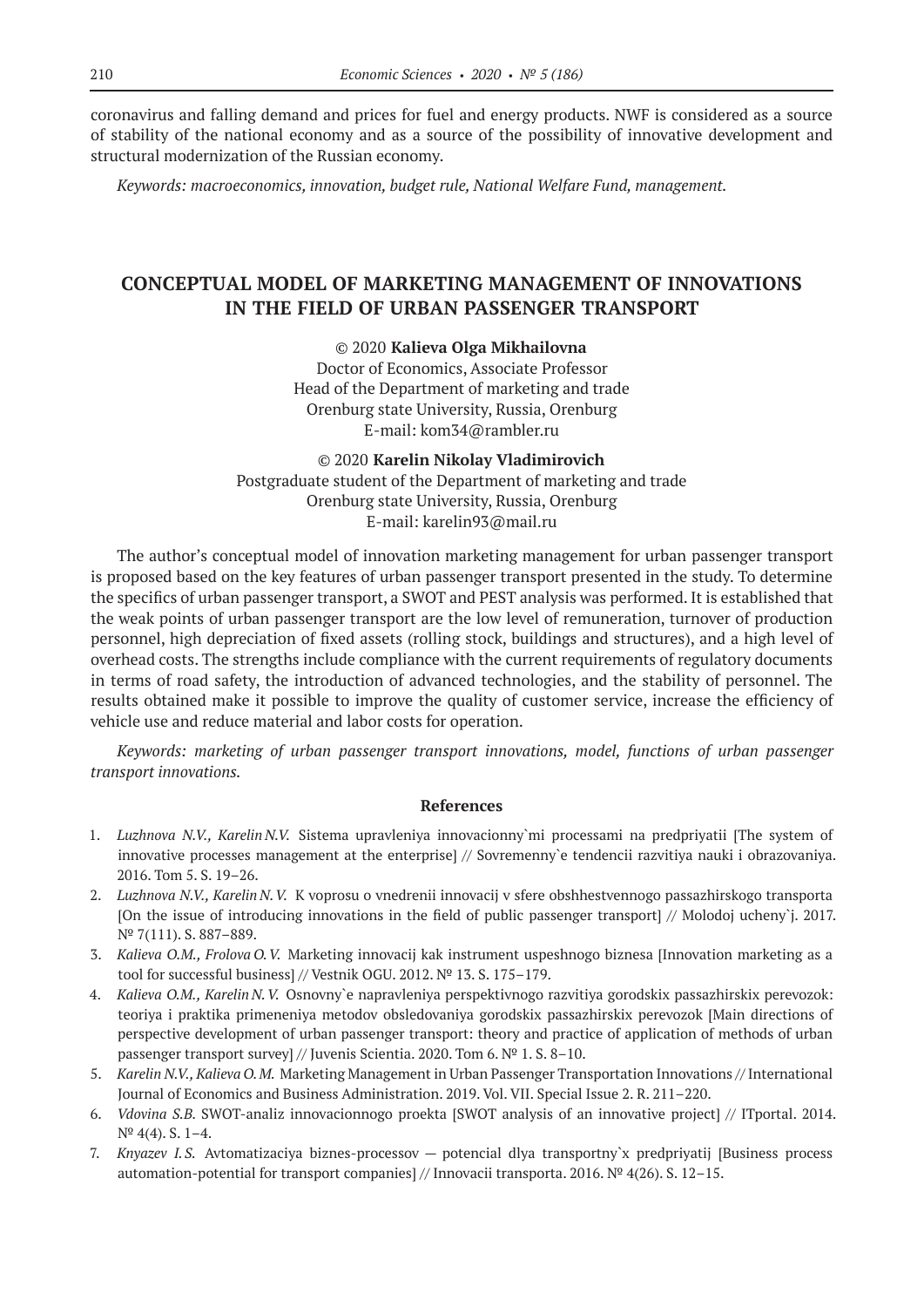- 8. Federal`ny`j zakon «Ob organizacii regulyarny`x perevozok passazhirov i bagazha avtomobil`ny`m transportom i gorodskim nazemny`m e`lektricheskim transportom v Rossijskoj Federacii i o vnesenii izmenenij v otdel`ny`e zakonodatel`ny`e akty` Rossijskoj Federacii» ot 13.07.2015 g., № 220-FZ [E`lektronny`j resurs]. URL: http://www. consultant.ru/document/cons\_doc\_LAW\_182659/ (data obrashheniya 15.08.2019).
- 9. Municipal`naya programma «Razvitie passazhirskogo transporta na territorii goroda Orenburga na 2017–2020 gody`» [E`lektronny`j resurs]. URL: http://orenburg.ru/activities/tselevye\_programmy/2017/2.4.pdf (data obrashheniya 06.04.2020).

# **GENESIS AND EFFECTIVENESS OF FUNCTIONING OF INDUSTRIAL CLUSTERS IN ST.PETERSBURG**

© 2020 **Karlik Efim Mikhailovich**

Graduate student of Enterprises and Production Complexes Economics and Management Department Saint-Petersburg state university of economics, St.Petersburg, Russia E-mail: fmkarlik@mail.ru

#### © 2020 **Kuzyaev Daler Adyamovich**

Graduate student of Enterprises and Production Complexes Economics and Management Department Saint-Petersburg state university of economics, St.Petersburg, Russia E-mail: daler9593@mail.ru

The work revealed the genesis and transformation of territorial-production associations into a fullfledged composition and regional innovation clusters. The article reviewed the cluster construction of industry in St.Petersburg. The effectiveness of the functioning of industrial clusters in St.Petersburg was analysed, on the example of the Medical-Pharmaceutical Cluster.

Methodical bases, based on a set of indicators for an rapid assessment of cluster activity were proposed. This methodical base will allow to see the potential of the cluster, taking into account the dynamics of indicators such as profitability, financial stability, long-term and short-term solvency and industrial growth indices.

*Keywords: analysis of enterprises, industrial cluster, territorial-production complex, rapid assessment, industry.*

# **FEATURES OF VENTURE FINANCING OF THE FREE CAPITAL MARKET**

© 2020 **Komarov Aleksandr Glebovich** PhD in Economics St.Petersburg State University of Economics, St.Petersburg, Russia E-mail: alex.komarov64@mail.ru

© 2020 **Koichu Aleksandr Dmitrievich**

Bachelor of the Enterprises and industrial complexes economy and management department St.Petersburg State University of Economics, St.Petersburg, Russia E-mail: sashako‑07@mail.ru

In this article explores the impact of crowdfunding platforms on attracting investment. The mechanisms of crowdinvesting in the world, its role and advantages for the global economy are described. Conclusions are drawn on the need to develop and support all domestic crowdfunding platforms.

*Keywords: venture capital, crowdfunding, innovative product, crowdinvesting*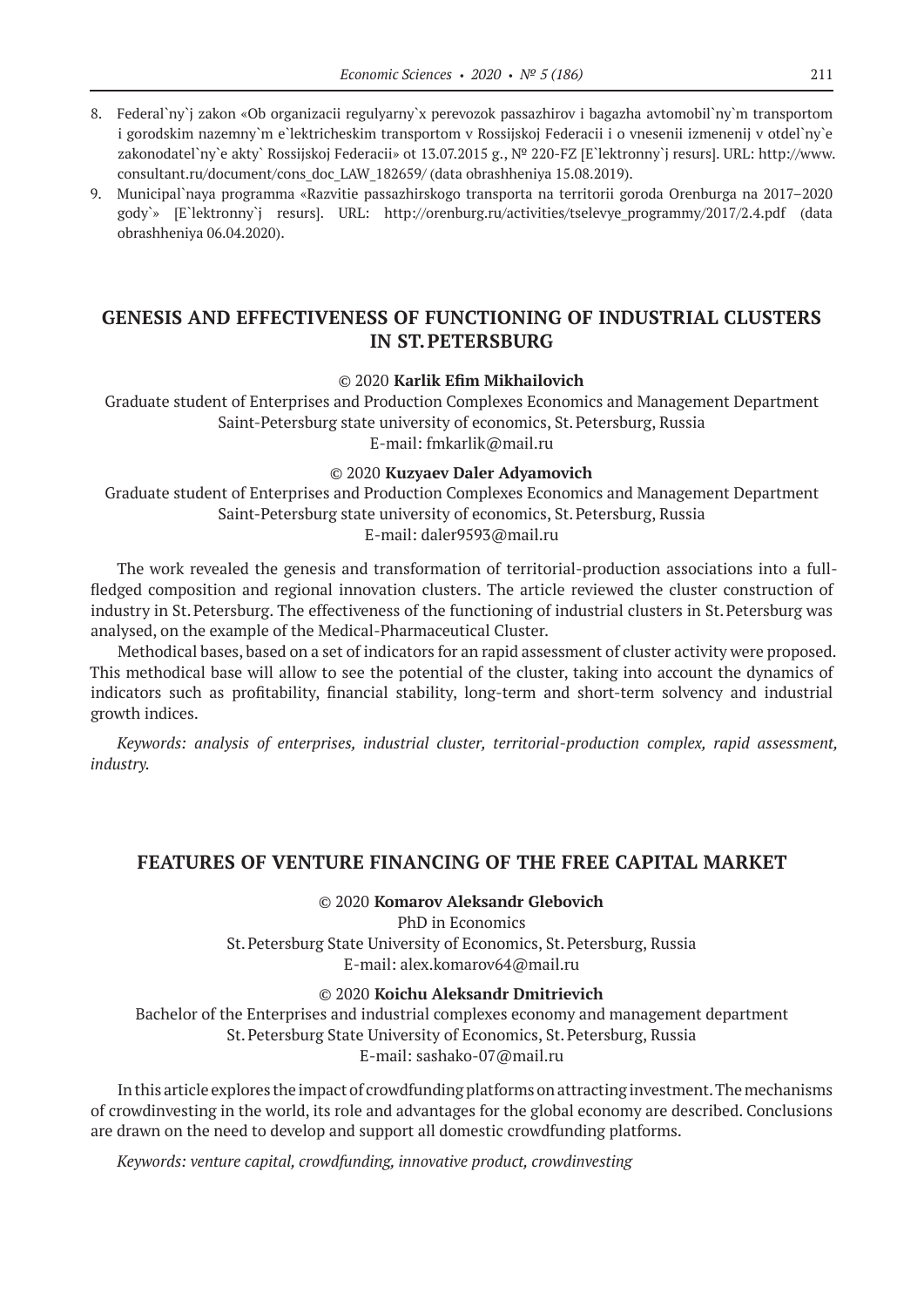### **VIETNAM FINANCIAL SERVICES MARKET DEVELOPMENT IN DIGITAL ERA**

© 2020 **Le Hung Ninh**

Postgraduate of the department «Logistics and Marketing» Financial University under the Government of the Russian Federation, Moscow, Russia E-mail: lehungninh.tueba@gmail.com

There is the 4th industrial revolution, which greatly affects the socio-economic life of Vietnam. The fiscal sector in general, and the financial services market in particular, is considered one of the most profitable sectors, but at the same time it will suffer greatly from this revolution. Assessing the situation with the use of new financial technological solutions in the financial services market of Vietnam, analyzing the directions of development of this market in the near future, the article presents some recommendations from a technical point of view to support management, develop financial markets in a safe, transparent and effective way.

*Keywords: financial services, information technology, market, FinTech, mobile payment, business, economic.*

# **APPROACH TO COMPREHENSIVE ANALYSIS OF EFFICIENCY ON THE EXAMPLE OF PROFESSIONAL FOOTBALL**

### © 2020 **Platonov Vladimir Vladimirovich**

St.Petersburg State University of Economics, St.Petersburg, Russia E-mail: vladimir.platonov@gmail.com Doctor of Economics, Professor, Department of Economics and Management of Enterprises and Production Complexes

© 2020 **Kuzyaev Daler Adyamovich**

PhD student, Department of Economics and Management of Enterprises and Production Complexes,

Honored Master of Sports

St.Petersburg State University of Economics, St.Petersburg, Russia E-mail: daler9593@mail.ru

The article proposes a model for using qualitative and quantitative information of intangible industry companies in a comprehensive analysis of efficiency factors grouped into resources and organizational capabilities. The approach is operationalized on the example of the football industry, for which a typology of key and unique intra-company factors is being developed and the matrix "effect — resources organizational capabilities" is proposed, intended for application as a navigator in the strategic planning procedure.

*Keywords: analysis of the activities of enterprises, intangible production, organizational skills, resources, football, efficiency*

- 1. *Karlik A.E., PlatonovV.V.* Analiticheskaya struktura resursno-orientirovannogo podhoda [Analytical framework for resource-based view]. Part 1. // Problemy teorii i praktiki upravleniya.— 2013.— No. 6.— pp. 26–37.
- 2. *Kleiner G.B.* Ot teorii predpriyatiya k teorii strategicheskogo upravleniya [From the theory of the firm to the theory of strategic management // Rossijskij zhurnal menedzhmenta.— 2003.— Vol. 1.— No. 1.— Pp. 31–56.
- 3. *Osokin N.A.* Determinanty organizacionnoj effektivnosti i rezul'tativnosti futbol'nyh klubov [Determinants organizational structure efficiency and performance football clubs]//Strategicheskie resheniya i risk menedzhment.— 2017.— No 3.— pp. 93–109.
- 4. Rules of the Russian Football Union on licensing football clubs in the Russian Federation. Revision 3.0. Resolution of the Executive Committee of the RFU from 12.24.2019 — M.: Russian Football Union. 2020.— 423 p.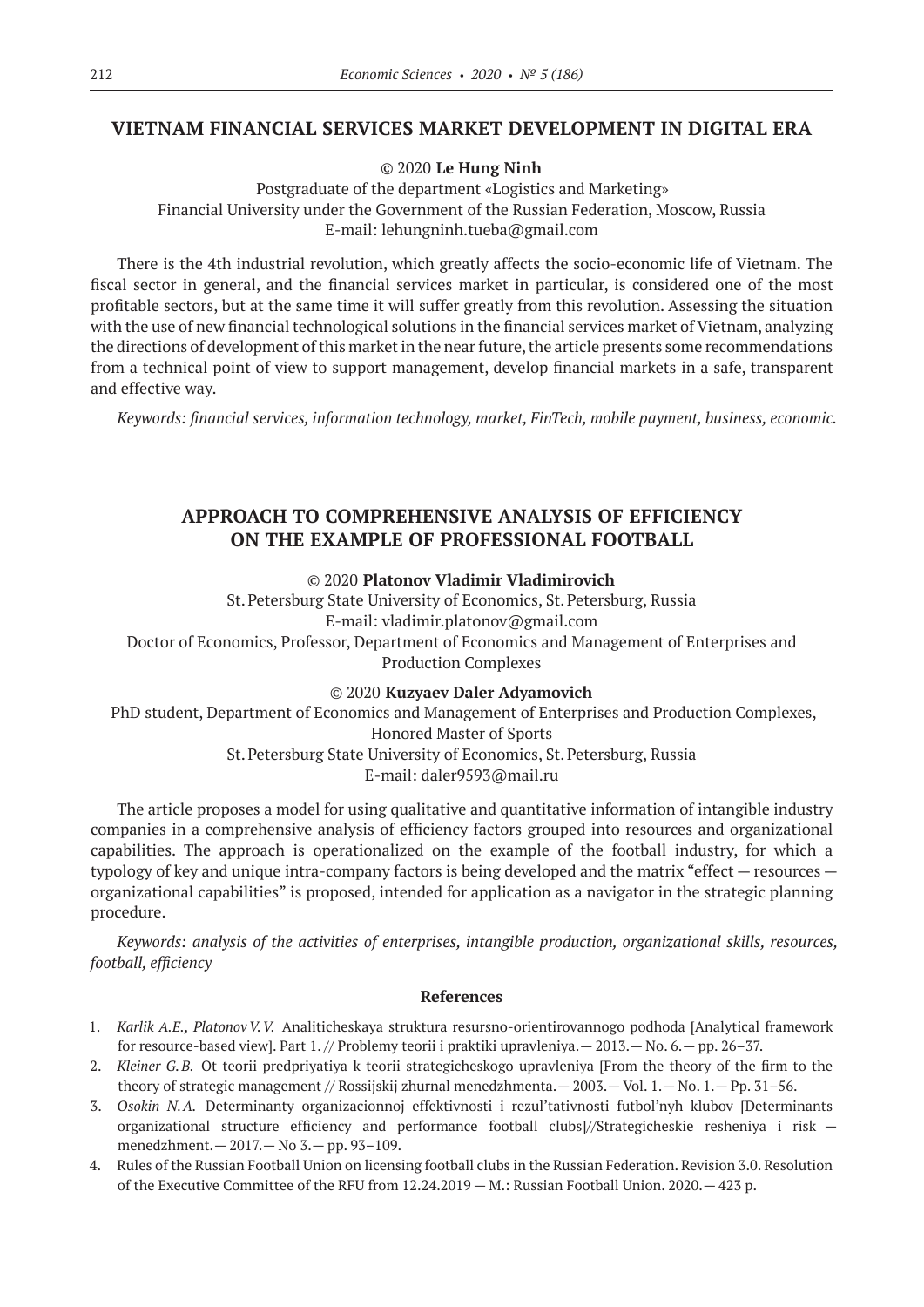- 5. Russian Premier League. A comprehensive study of the economics of Russian football (season‑2019/2020). M.: PwC Russia, 2020–44 pp. [Electronic resource]. URL: https: //www.footballbenchmark.com/library/football\_clubs\_ valuation\_the\_european\_elite\_
- 6. Quality management systems. Fundamentals and vocabulary. State standard of the Russian Federation.— M.: Gosstandart of Russia. Decree of the Gosstandart of Russia of August 15, 2001 No. 332‑st., November 2004 edition as amended.
- 7. *Solntsev I. V., Osokin N.A., TarasyukV.V.* Sistemy oplaty truda v sporte: opyt severoamerikanskih sportivnyh lig [Payment systems in sports: North American sport leagues experience] // Problemy teorii i praktiki upravleniya.—  $2015 - No$   $10 - *pp*$ ,  $56 - 65$ .
- 8. *Solntsev I., Osokin N.* Sponsorstvo v futbole: ocenka spravedlivoj stoimosti sponsorskih soglashenij [Sponsorship in football: assessment fair value of sponsorship deals] // Ekonomicheskaya politika.— 2016.— Vol. 11.— No 3. pp. 69–81.
- 9. *Solntsev I.V.* Primenenie dohodnogo podhoda k ocenke futbol'nogo kluba [Application of revenue approach to football club]// Imushchestvennye otnosheniya v Rossijskoj Federacii.— 2013.— T. 142 — No 7 — pp. 18–29.
- 10. Annual Review of Football Finance 2019.— London: Deloitte Sports Business Group, 2019–40 pages [Electronic resource]. https://www2.deloitte.com/content/dam/Deloitte/uk/Documents/sports-business-group/deloitte-ukannual-review-of-football-finance‑2019.pdf
- 11. *Barney J.* Firm Resources and Sustained Competitive Advantage // Journal of Management. 1991. Vol.17. No.1.— pp. 99–120.
- 12. Broadcasting revenue distribution: Fine-tuning the balance London: KPMG 2017 [Electronic resource]. URL: https://www.footballbenchmark.com/library/broadcasting\_revenue\_distribution
- 13. Conceptual Framework for Financial Reporting.— London: IFRS Foundation, 2018 [Electronic resource]. URL: https://www.ifrs.org/issued-standards/list-of-standards/conceptual-framework/#translations
- 14. *Edvinsson L.* Developing intellectual capital at Skandia // Long Range Planning Journal.— 1997.— Vol. 30.— No. 3.— pp. 366–373.
- 15. *Garcia-del-Barrio P., Szymanski S.* Goal! Profit maximization versus win maximization in soccer // Review of Industrial Organization.—  $2009.$ — Vol. 34.—  $N<sup>°</sup>$  1. pp. 45–68.
- 16. *Makadok R.* Toward a Synthesis of the Resource-Based and Dynamic-Capability Views of Rent Creation //Strategic Management Journal.— 2001.— Vol. 22.— No. 5, pp. 387–401.
- 17. *Richardson G.B.* The Organization of Industry// The Economic Journal.— 1972 Vol. 82.— No 327, pp. 883–896
- 18. The annual report on the most valuable and strongest football brands.— London: Brand Finance 34 pages 2019.— [Electronic resource]. https://brandfinance.com/images/upload/football\_50\_free.pdf
- 19. The European Elite 2019 Budapest: KPMG Sports Advisory, 2019–32 pages [Electronic resource]. URL: https:// www.footballbenchmark.com /library/football\_clubs\_valuation\_the\_european\_elite\_2019
- 20. UEFA Champions League total revenue from 2005/06 season to 2018/19 season. Statista Business Data Platform 2019 [Electronic resource]. URL: https://www.statista.com/statistics/279067/uefa-champions-league-revenue/

# **SUSTAINABLE DEVELOPMENT IN THE IMPLEMENTATION OF SOCIO-ECONOMIC REGIONAL POLICY: ISSUES OF ATTRACTING BUSINESS TO SOCIALLY ORIENTED AND ENVIRONMENTAL INITIATIVES**

#### © 2020 **Polujanova Natalja Vladimirovna**

Сandidate of science (Economics), Senior researcher, International research laboratory of spatial economics Belgorod National Research University, Belgorod, Russia E-mail: nvp-nir@yandex.ru

The article examines the need to focus socio-economic regional policy on the generally accepted goals of sustainable development. Relevant initiatives and established foreign experience of business participation in solving environmental and social problems of society are demonstrated. Conclusions are drawn regarding the development of the situation in Russia within the framework of global trends. The author also comes to the conclusion that it is necessary to form a value-based ethical imperative in society,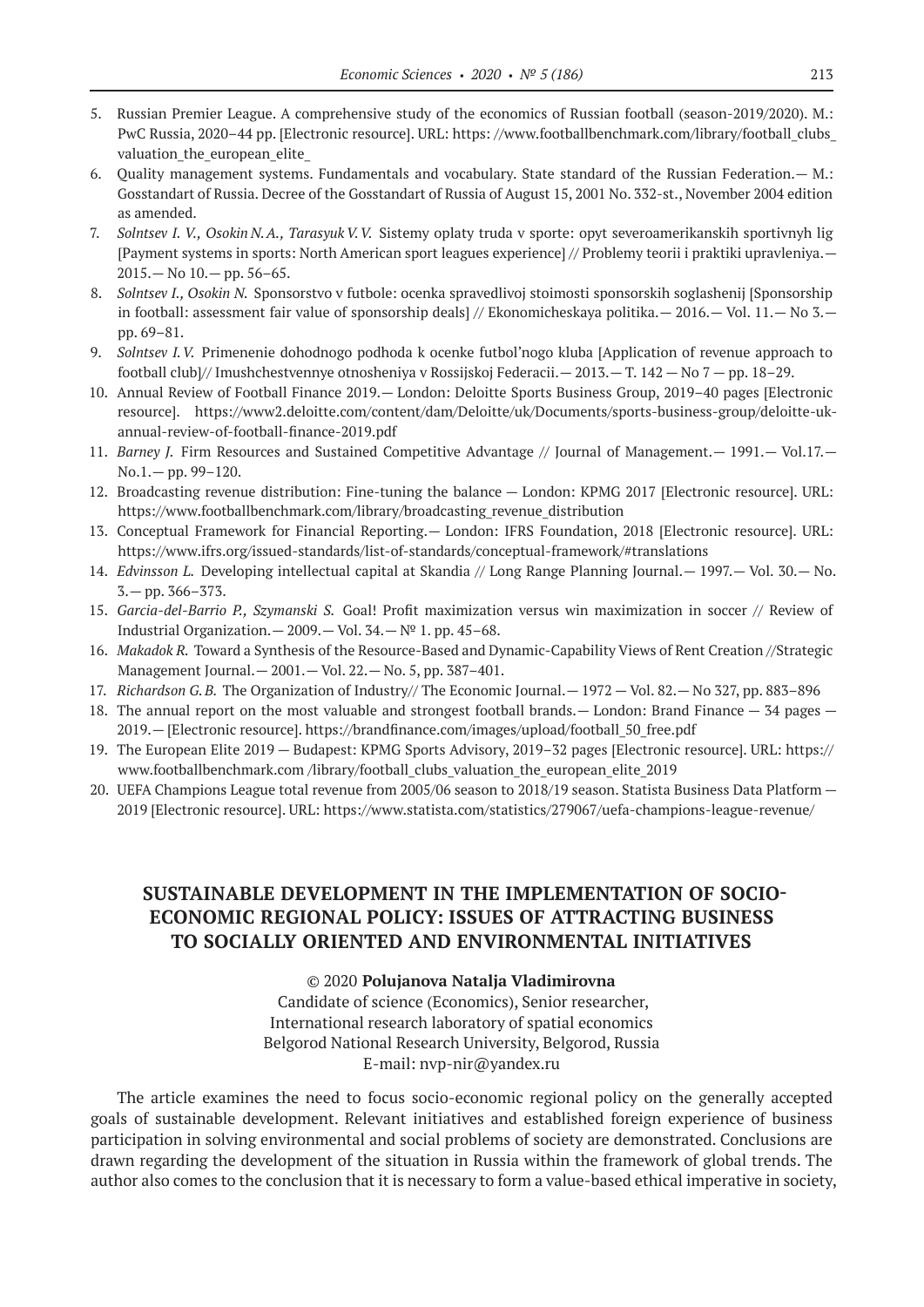according to which consumers should choose socially responsible companies, since it is the public demand from society in the regions, along with administrative support, that will create conditions for business, thanks to which they will actively act as co-investors in the implementation of sustainable development goals within the framework of socio-economic regional policy.

*Keywords: sustainable development, environmental effect, social effect, business, co-financing, region, socio-economic regional policy, moral imperative*

# **FORMATION OF EXPORT POTENTIAL OF THE AGRO-FOOD COMPLEX IN THE SYSTEM OF PRIORITIES OF ECONOMIC POLICY OF RUSSIA**

#### © 2020 **Potapov Andrey Pavlovich**

Candidate of Economic Sciences, Associate Professor, Leading Researcher Institute of Agrarian Problems of Russian Academy of Sciences, Russia, Saratov E-mail: appotapov@mail.ru ORCID: 0000–0002–8327–4060

The analysis of dynamics and structure of export of agro-food products of Russia is carried out. The factors influencing the formation of export potential are identified. The main directions of export growth of agricultural products are presented. The assessment of the level of export diversification according to the target parameters of the Federal project «Export of agricultural products» in the context of 6 commodity groups was carried out.

### *Keywords: export potential, federal project «Export of production of agro-industrial complex», grain export, resource potential*

The article was funded by the Russian Foundation for Basic Research according to the research project No. 20–010–00979 A «Influence of investment resources of regional agricultural systems on increasing export potential in the conditions of innovative structural transformation».

- 1. Decree of the President of the Russian Federation of 07.05.2018 № 204 «On national goals and strategic objectives of the Russian Federation for the period up to 2024» — URL: www.kremlin.ru/acts/bank/43027.
- 2. Agro-industrial complex of Russia in 2002. Stat. book / Ministry of agriculture of Russian Federation. М., 2003. P. 25.
- 3. Agro-industrial complex of Russia in 2005. Stat. book / Ministry of agriculture of Russian Federation. М., 2006. P. 25
- 4. Agro-industrial complex of Russia in 2018. Stat. book / Ministry of agriculture of Russian Federation. М., 2019. P. 31.
- 5. FAO food price index.— URL: http://www.fao.org/worldfoodsituation/foodpricesindex/ru.
- 6. *Potapov A.P.* Foreign economic factors of efficiency growth and formation of export potential of agricultural production in Russia // Regional agricultural systems: Economics and sociology. 2018. No. 3.— URL: http://www. iagpran.ru/journal.php?tid=664.
- 7. *Potapov A.P.* Resource potential of agricultural production in Russia: problems of formation and prospects for use. Saratov: Publishing «Saratovskiy Istochnik », 2012. P. 102–103.
- 8. Food 2019. The market forecast of the Russian export / International Trade Center URL: https://wtcmoscow.ru/ services/international-partnership/analitycs/prodovolstvie‑2019‑prognoz-rynkov-rossiyskogo-eksporta-/.
- 9. Russian Statistical Yearbook. 2006. Stat. book / Rosstat. М., 2006. P. 728.
- 10. Russian Statistical Yearbook. 2010: Stat. book / Rosstat. М., 2010. P. 726.
- 11. Russian Statistical Yearbook. 2014: Stat. book / Rosstat. М., 2014. P. 606.
- 12. Russian Statistical Yearbook. 2017: Stat. book / Rosstat. М., 2017. P. 571.
- 13. Russian Statistical Yearbook. 2019: Stat. book / Rosstat. М., 2019. P. 596, 601.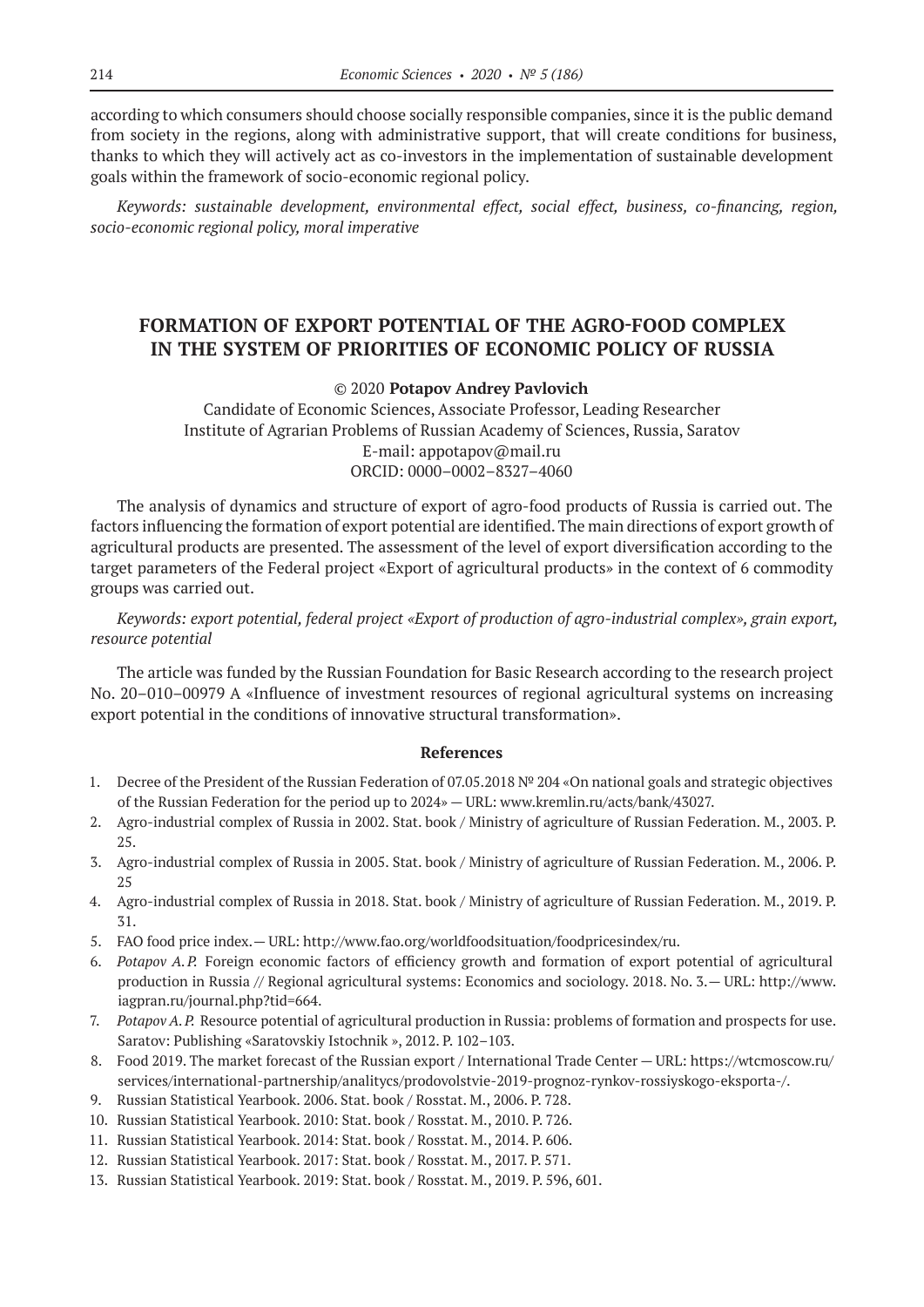- 14. Federal State Statistics Service URL: https://fedstat.ru/indicator/37393; https://fedstat.ru/indicator/37149.
- 15. FAO. 2019 Food Outlook Biannual Report on Global Food Markets November 2019. Rome.— URL: http://www. fao.org.
- 16. *Vasilchenko M., Sandu I.* Innovative-investment development of agriculture in the conditions of formation of the export-oriented economic sector: system approach // Scientific Papers Series "Management, Economic Engineering in Agriculture and Rural Development", Volume 20, Issue 1/2020. P. 599–612.

# **ANALYSIS OF THE FAR EASTERN INSURANCE MARKET FEDERAL DISTRICT IN COMPARISON OF INDICATORS OF INSURANCE SECTORS IN RUSSIA IN 2018**

#### © 2020 **Puinko Lusiena Evgenievna**

Cand. Sc. (Economics), Senior Lecturer, Department of Economics and financial law Far Eastern Institute of Management, the Russian Presidential Academy of Na-tional Economy and Public Administration, Khabarovsk, Russia E-mail: lusiena\_03@mail.ru

The Far Eastern Federal district is one of the most difficult regions of Russia in the context of the country's economic and social development, including the development of its insurance market. Over the past ten years, the Russian insurance market has undergone many changes: the change of the insurance regulator, the transition to IFRS in reporting, stricter requirements of the Central Bank to the reserves of insurance companies, the "cleansing" of the insurance market from unscrupulous companies, sanctions of Western partners, problems of the reinsurance market, and much more. In the West of Russia, there are all these difficulties, and the financial insurance sector is currently solving them; and in the Far Eastern Federal district, all these problems are compounded by the out-flow of population from the region, low population density, the lack of competitive local insurance companies, and poor public awareness of possible insurance tools for protection and investment. Yes, and the reluctance of the population to use insurance as a tool of financial protection. All this is associated with dynamic and complex processes of digitalization of the Russian economy, so the insurance sector of the Far Eastern Federal district is undergoing difficult tests, mostly due to the reduced quality of life of its population in comparison with the quality of life of citizens living in the Western part of Russia.

*Keywords: digital economy, insurance, insurance companies, information resources, digital services.*

### **WAYS FOR THE EXTRACTION OF HARD-TO-RECOVER OIL RESERVES**

© 2020 **Serkov M.A.** Undergraduate student Saint-Petersburg State University of Economics E-mail: Maximserkov1@gmail.com

This article examines the activities of oil producing companies in Russia and demonstrates the potential for increasing oil production through the development of hard-to-reach fields concentrated in certain regions of the country.

*Keywords: oil production, hard-to-recover reserves, public-private partnerships, hard-to-reach fields, foreign oil companies*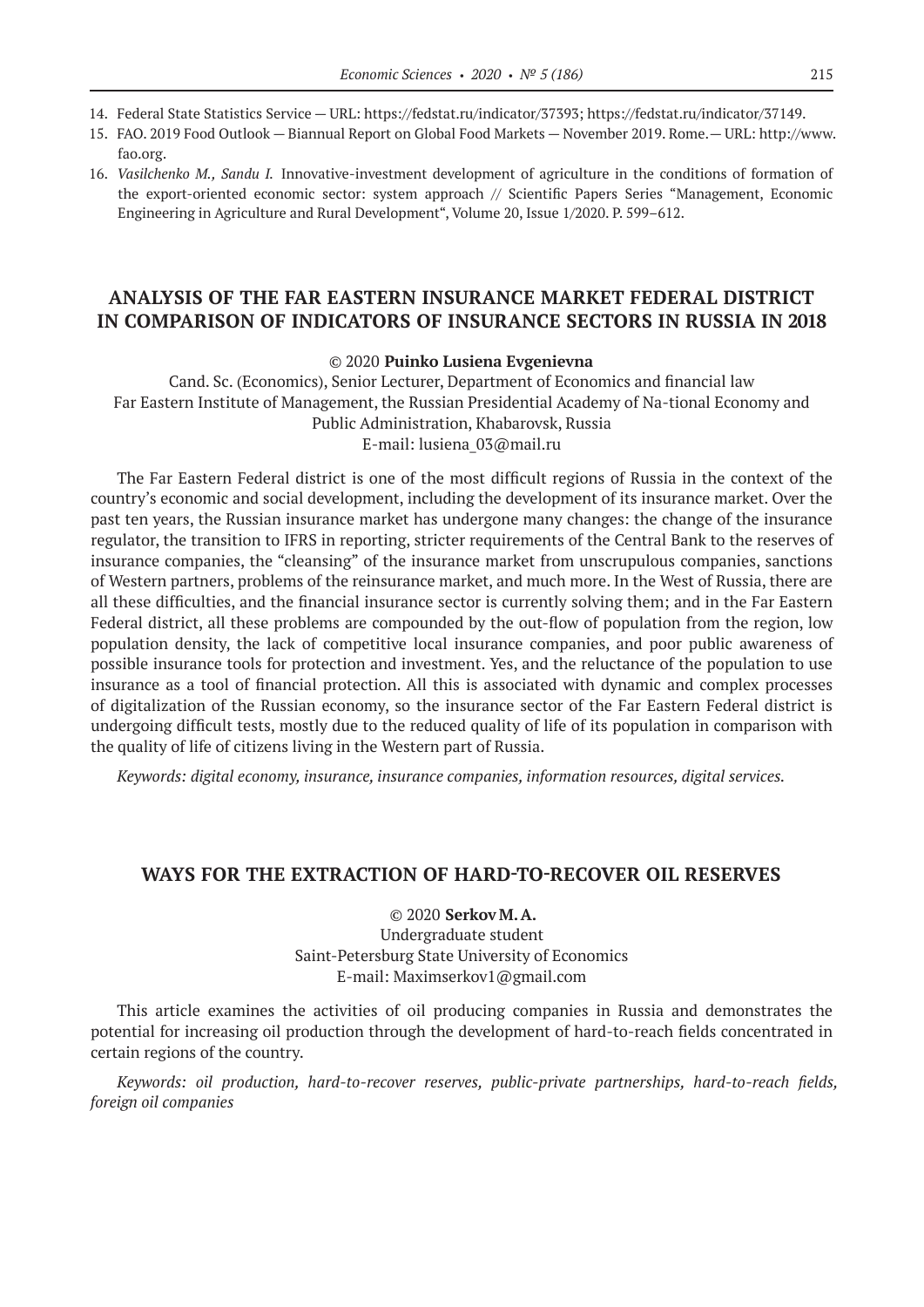# **THE FORECASTING METHODOLOGY OF TECHNICAL AND ECONOMIC PARAMETERS IN THE CONTEXT OF UNCERTAINTY**

© 2020 **Sumenkov Mikhail Sergeevich** Doctor of economics, Professor Ural State Law University, Ekaterinburg, Russia E-mail: ssm0001@yandex.ru

© 2020 **Sumenkov Sergei Mikhailovich** Candidate of economics, Associate Professor, Chair of business law Ural State Law University, Ekaterinburg, Russia E-mail: ssm0001@yandex.ru

© 2020 **Novikova Natalia Urjevna**

Senior lecture, Chair of Financial markets and Banking Ural State University of Economics, Ekaterinburg, Russia E-mail: novikova\_ny@mail.ru

The article is devoted to the methodological basis of the complicated forecasting under the influence of determinate, stochastic and uncertain factors combined. The greatest difficulty lies in the problem of uncertain and stochastic factors taken into consideration.

*Keywords: forecasting, determinate factors, stochastic factors, uncertain factors, forecasting system, correlation analysis, regression analysis, mathematical analysis.*

# **THE MECHANISM FOR ORGANIZING THE MANAGEMENT OF CHEMICALS IN INDUSTRIAL ENTERPRISES**

#### © 2020 **Tabakova Anastasia Stanislavovna**

St.Petersburg Polytechnic University of Peter the Great, St.Petersburg, Russia

#### © 2020 **Novikova Olga Valentinovna**

St.Petersburg Polytechnic University of Peter the Great, St.Petersburg, Russia

On the modern industrial enterprises chemical materials are used on the common base to maintain equipment and keep it in basic condition and for some enterprises as raw materials for the finish good production. Due to the fact that chemical materials may lead to the severe environment consequences there is the list of requirements for the treatment of chemical materials, such as obligatory marking and availability of material safety data sheets [1], requirements for storage [2] and allowed emissions [3]. Compliance with this requirements leads to the financial investments from industrial enterprises. Therefore, it is essential to develop one flow mechanism of chemical materials management that will take into account all the government requirements and could also lead to the reduction in their consumption. This will allow to reduce the environment impact of enterprise and will lead to the reduction of costs for the purchase of chemical materials.

*Keywords: management of chemical materials, industrial enterprises, environment management.*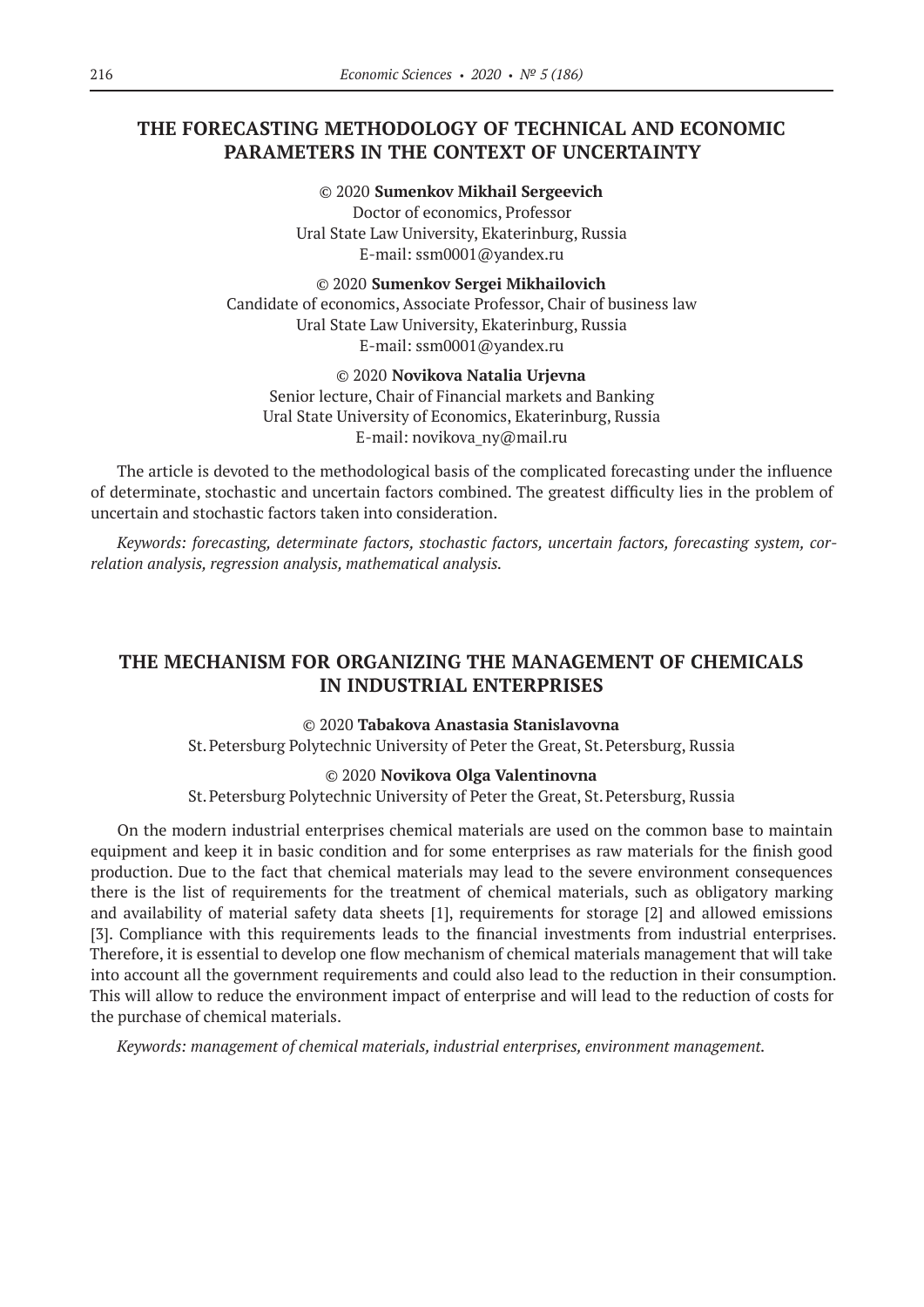# **DEVELOPMENT OF A METHODOLOGY TO IMPROVE WATER USE EFFICIENCY IN EXISTING INDUSTRIAL ENTERPRISES**

#### © 2020 **Tabakova Anastasia Stanislavovna**

St.Petersburg Polytechnic University of Peter the Great, St.Petersburg, Russia

#### © 2020 **Novikova Olga Valentinovna**

St.Petersburg Polytechnic University of Peter the Great, St.Petersburg, Russia

All modern industrially focused enterprises use a number of natural resources for the production of their final products and various household needs. One of such resources is water. In 2017, enterprises in the Russian Federation used roughly 34.5 billion tons of water [1], in contrast; in the desert areas of the world, thirst has already become a widespread problem, the renewal process of fresh drinking water is developed much slower than its' consumption. Additionally, environmental disasters reduce the amount of water that can be used for the consumption [2]. In this regard, it is extremely important to develop a methodology for industrial enterprises to reduce wasteful water consumption, which will lead to a reduction in environmental impact, and will reduce the costs.

*Keywords: Efficiency increase methodology, water usage, industrial enterprises, five why, root cause.*

# **PROBLEMS OF NATURAL MONOPOLIES IN OIL AND GAS REGULATION (FOREIGN EXPERIENCE)**

### © 2020 **Khamikoeva A.O.**

Postgraduate student Saint-Petersburg State University of Economics, Saint-Petersburg, Russia E-mail: alinahamiokeva@mail.ru

The article considers on the process of amendment of regulation the sphere of natural monopolies in Russian legislation, as well as provides overview of foreign oil and gas laws and regulations, including the development of natural gas, import / export of natural gas, and distribution.

*Keywords: natural monopoly, government regulation, competition, import, export, tariff regulation, gas transportation.*

### **REGULATION OF GAS TRANSPORTATION IN EAEU COUNTRIES**

© 2020 **Khamikoeva A.O.** Postgraduate student Saint-Petersburg State University of Economics, Saint-Petersburg, Russia E-mail: alinahamiokeva@mail.ru

The article discusses the current situation of gas transportation through the pipelines of the EAEU member countries. The role of gas transportation in this integration is quite important due to the fact that the movement of goods and services occurs on account of the use of the infrastructure of natural monopolies.

*Keywords: natural monopolies, gas transportation, import / export, integration, mutual trade*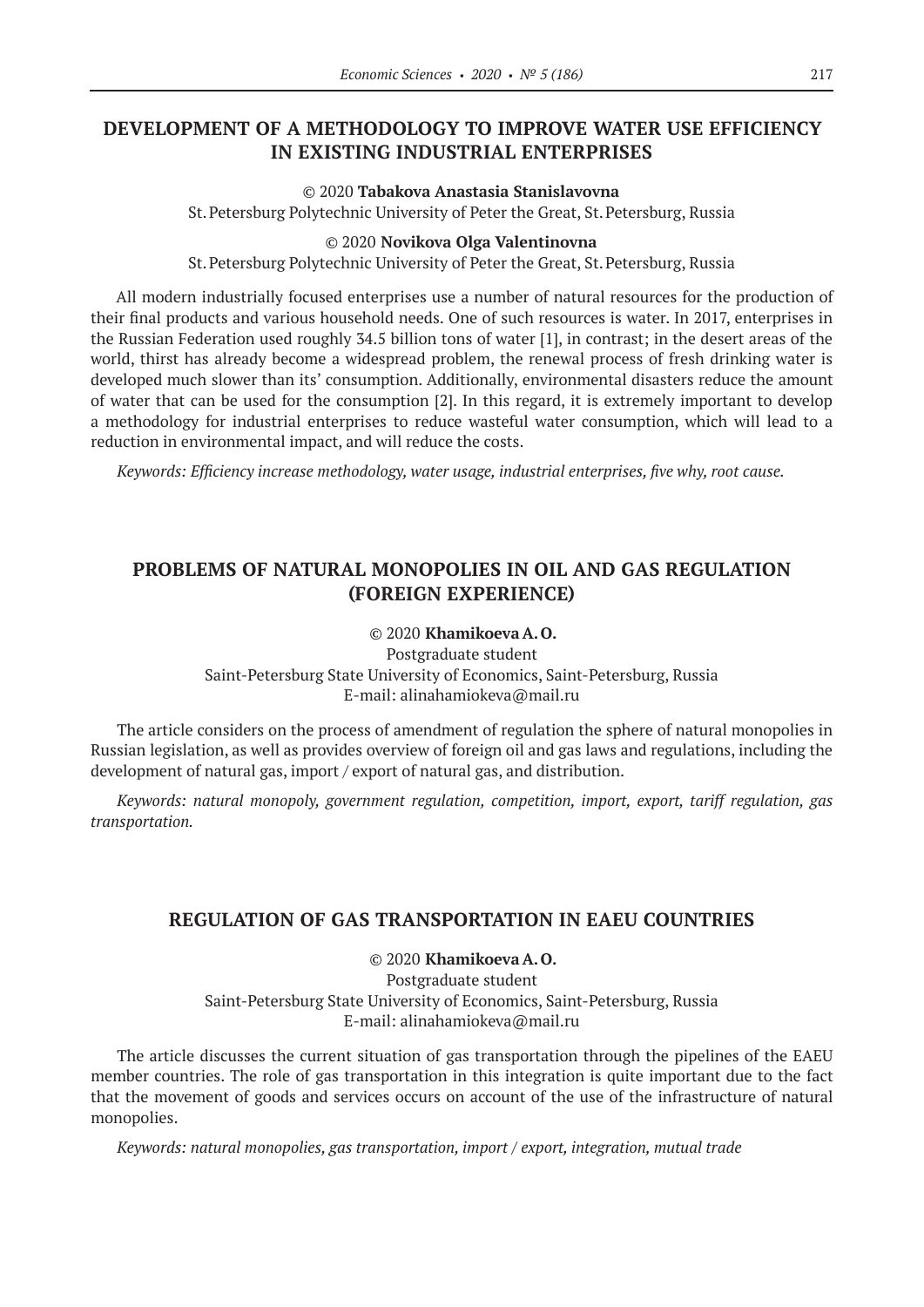### **COUNTERING CORRUPTION IN THE DIGITAL ECONOMY**

#### © 2020 **Chernov Sergei Borisovich**

Ph.D., Associate Professor of the Department of world economy and international economic relations State University of Management, Moscow, Russia

E-mail: chernov s b@mail.ru

The modern interpretation of the causes of corruption is given. The forms of corruption are considered and systematized. There is a link between the digitalization of the economy and threats to counter corruption. The functions of the state in the field of anti-corruption in the digital economy are discussed.

*Keywords: corruption, shadow economy, digital economy, cryptocurrency.*

#### **References**

- 1. OON podschitala ezhegodnyj ob»em vzyatok v mire.— URL: https://www.gazeta.ru/social/ news/2017/12/10/n\_10915682.shtml (data obrashcheniya: 10.12.2017).
- 2. General'noj prokuraturoj Rossijskoj Federacii proanalizirovano sostoyanie korrupcionnoj prestupnosti po itogam 2019 goda.— URL: https://genproc.gov.ru/smi/news/genproc/news‑1817130/ (data obrashcheniya: 21.06.2019).
- 3. Genprokuratura nazvala samye korrupcionnye regiony v Rossii // URL: https://ria.ru/20200618/1573095348. html?share-block=1573095635 (data obrashcheniya: 20.06.2019).
- 4. Federal'nyj zakon ot 25.12.2008 N 273-FZ (red. ot 24.04.2020) «O protivodejstvii korrupcii».— URL: http://www. consultant.ru/document/cons\_doc\_LAW\_82959/ (data obrashcheniya: 21.06.2020).
- 5. *Chernov S.B.* Tenevoj kapital i tenevaya ekonomika. / Vestnik universiteta (Gosudarstvennyj universitet upravleniya).— M.: GUU, 2014 g., № 20, s. 159–165.
- 6. Bastrykin nazval naibolee podverzhennye korrupcii professii URL: https://www.gazeta.ru/social/ news/2017/12/07/n\_10907036.shtml (data obrashcheniya 07.12.2017).
- 7. *Petrov I.* Propisali lechenie. Kak v Rossii primenyayut novyj podhod k bor'be s korrupciej.— URL: https://lenta.ru/ articles/2017/04/06/corruption/ (data obrashcheniya: 06.04.2017).
- 8. *Chernov S.B.* Korrupciya: social'no-ekonomicheskaya harakteristika i posledstviya / Ekonomicheskie nauki, 2014 g., № 11, s. 11–15.
- 9. Bzhezinskij o rossijskoj elite. Novyj Region, 17 noyabrya 2011 g.— URL: http://ruscesar.livejournal.com/365074. html (data obrashcheniya: 10.03.2019).
- 10. Gosduma okonchatel'no zapretila chinovnikam imet' zarubezhnye scheta.— URL: https://www.rbc.ru/politics/24/ 04/2013/570407719a7947fcbd4483c3 (data obrashcheniya: 10.03.2019).
- 11. *Chernov S.B.* Politika protivodejstviya finansirovaniyu terrorizma: opredelenie i ugrozy v usloviyah razvitiya rynka iskusstvennogo intellekta / Ekonomicheskie nauki. 2019 g., № 7, s. 85–91.
- 12. *Chernov S.B.* Otmyvanie kriminal'nogo kapitala kak ugroza bezopasnosti ekonomiki Rossii / Vestnik universiteta (Gosudarstvennyj universitet upravleniya).— M.: GUU, 2016 g., № 2, s. 98–105.

# **SPHERE OF CONSTRUCTION IN THE SYSTEM OF ECONOMIC RELATIONS BETWEEN RUSSIA AND CHINA**

#### © 2020 **Jinchen Yu**

Postgraduate student, Enterprises and industrial complexes economy and management department St.Petersburg State University of Economics, St.Petersburg, Russia E-mail: may\_9171@mail.ru

The article considers issues of cooperation between Russia and China in the field of construction. The evolution of China 's entry into Russia 's construction sphere is shown. On the basis of a number of examples, it is shown that the vector of cooperation between countries in construction is shifting towards cooperation in high-tech spheres, in particular in the construction of metro.

*Keywords: cooperation, Russia, China, construction*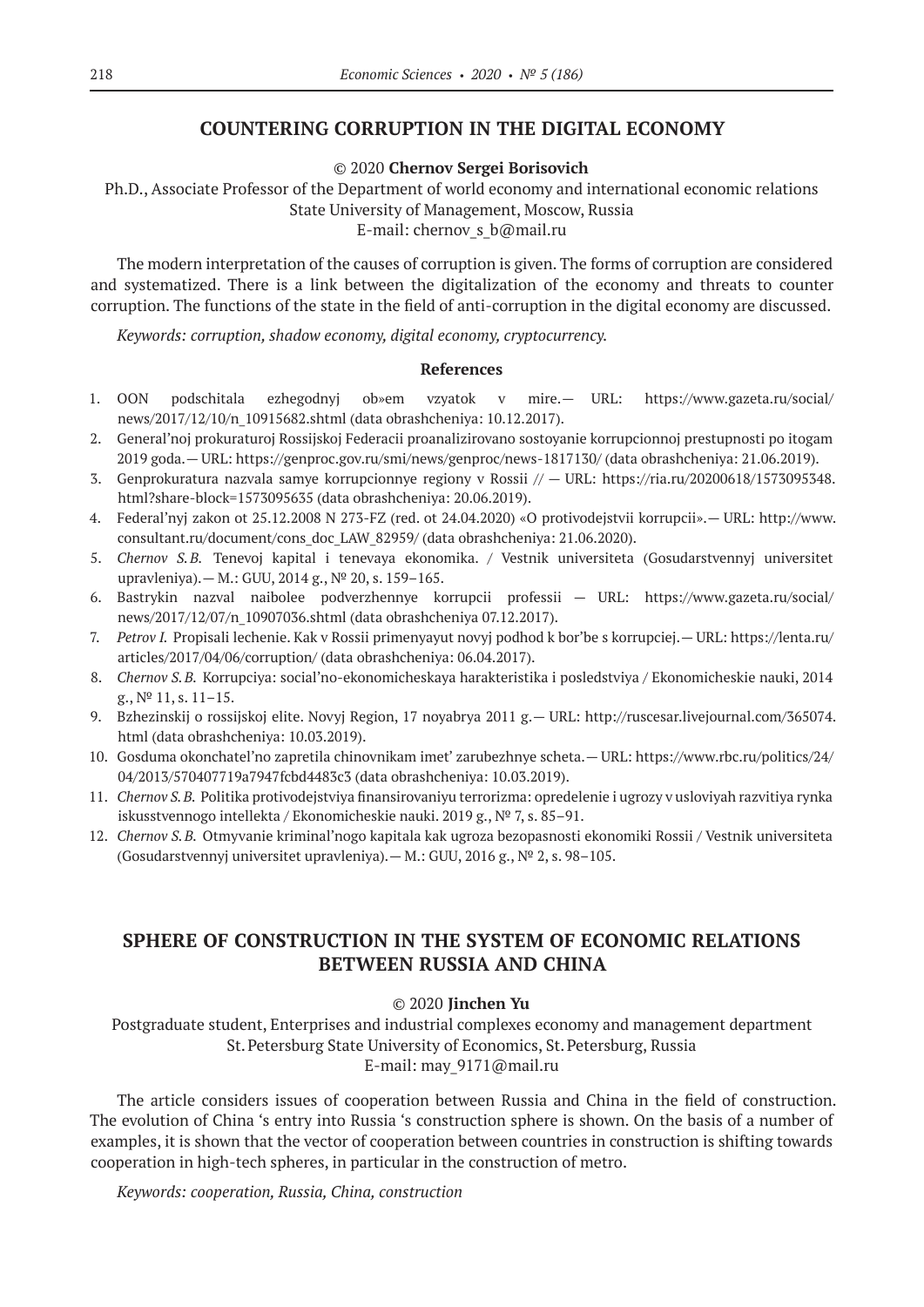### **FINANCE, MONEY CIRCULATION AND CREDIT**

### **STRATEGY FOR THE DEVELOPMENT OF MODERN RUSSIAN EDUCATION**

### © 2020 **Bakulina Anna Alexandrovna**

Doctor of Economics, Associate Professor,

Professor of the Department of State and Municipal Administration, Deputy Vice-Rector for Research Financial University under the Government of the Russian Federation, Moscow, Russia

This article discusses various strategic goals for improving the quality of today's Russian education.

*Keywords: higher education, innovation, University, educational process, digital University.*

# **SPECIAL RISKS OF PRIVATE PARTNERS IN THE IMPLEMENTATION OF PROJECTS OF GOVERNMENT-PRIVATE PARTNERS IN THE FULFILLMENT OF THE STATE DEFENSE ORDER**

#### © 2020 **Pukhova Marina Mikhailovna**

PhD in Economics, Associate Professor, Department of Corporate Finance and Corporate Governance Financial University under the Government of the Russian, Moscow, Russia E-mail: MPuhova@fa.ru

In the framework of this study, the conditions of the formation and development of the private state system in Russia were considered.

The above conditions give rise to risks associated with private partners. At the same time, the septic conditions for the emergence of PPP risks in the field of state defense order were identified, as well as the author's classification of risks in this industry. Measures are proposed to minimize the risks of PPPs in the field of state defense orders in accordance with departmental recommendations.

*Keywords: public private partnership (PPP), private partner, public partner, PPP risks, state defense order, risk classification.*

- 1. *Sokolov M.Yu., Maslova S.V.* Public-private partnership: theoretical bases and practice of application in Russia and foreign countries: textbook [Государственно-частное партнерство: теоретические основы и практика применения в России и зарубежных странах]. Moscow: Magistral, 2017. 268 p.
- 2. *Ryabushchenko O.A.* Evaluation of the effectiveness of public-private partnership for the development of transport infrastructure in Siberia: abstract. … Cand. Econ. sciences. Novosibirsk, 2011. Pp. 78–96.
- 3. *Varnavsky V. G., ZeldnerA.G.* [et al.]. Fundamentals of public-private partnership (theory, methodology, practice): textbook [Основы государственно-частного партнерства (теория, методология, практика): учебник]. Moscow: Ankil, 2015. 315 p.
- 4. Annual reporting of JSC «machine-Building plant «Arsenal» / / Arsenal. URL: http://www.mzarsenal.spb.ru/about/ information-disclosure/.
- 5. Recommendations for implementing public-private partnership projects / / Ministry of economic development of the Russian Federation. 2018 URL: https://economy.gov.ru/material/file/cd482f73c03b658fa97a2d844c7e39d9/ metodic2018.pdf.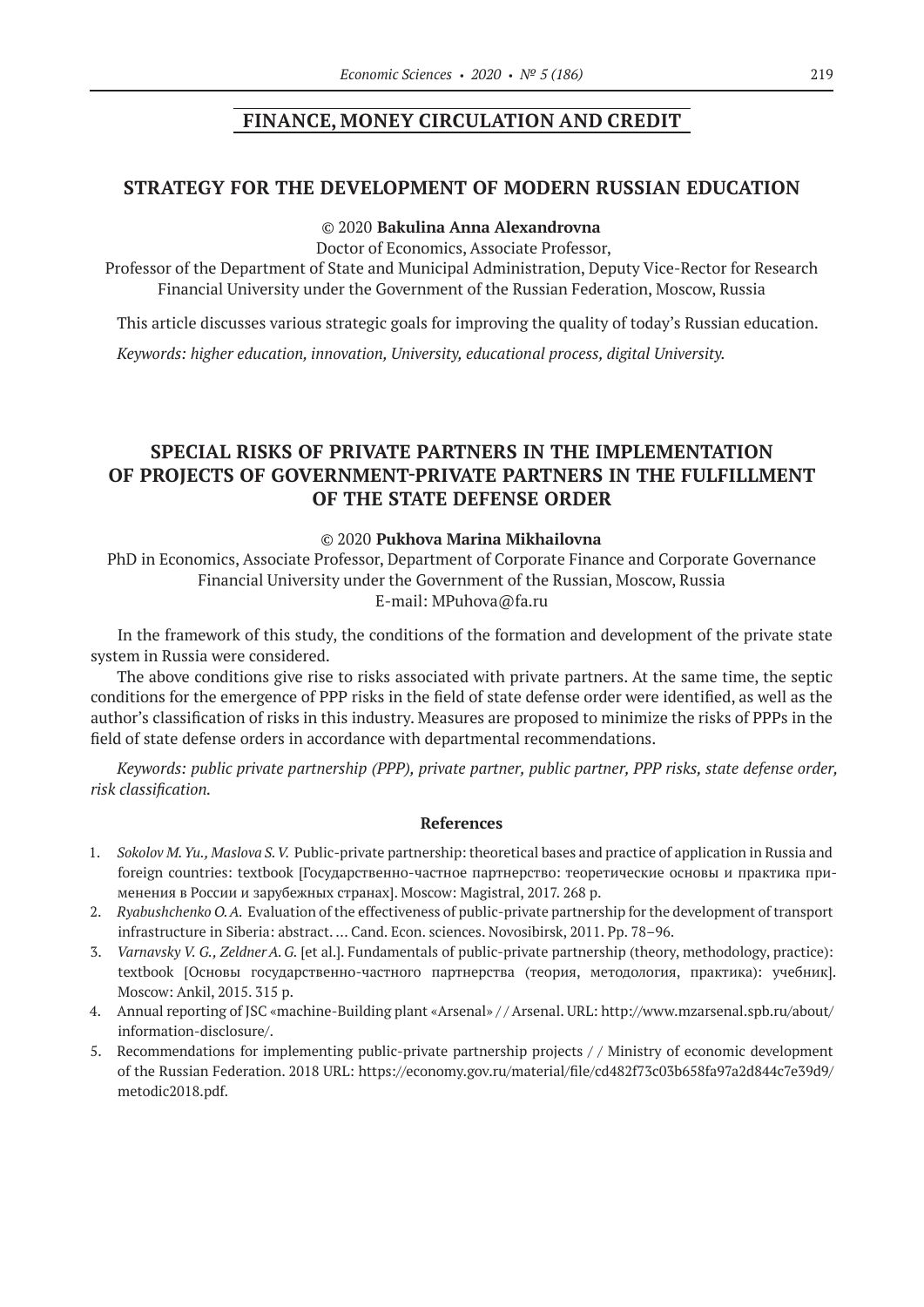### **BOOK KEEPING, STATISTICS**

# **ACCOUNTING FOR IMPORT OPERATIONS BASED ON A RISK-BASED APPROACH AND ITS STANDARDIZATION**

© 2020 **Listopad E.E.**

PhD, associate professor of Department of the Accounting, Analysis and Audi, Financial University under the Government of the Russian Federation, Moscow Russia E-mail: eelistopad@fa.ru

The article offers and reveals the possibility of standardization of import operations based on a riskbased approach, highlights the incentives and obstacles to reflecting information about risks, and shows the advantages of standardization of accounting information.

*Keywords: risk-based approach, import operations, internal accounting standards, standardization of operations*

### **FEATURES OF DEPRECIATION ACCOUNTING IN BUDGETARY INSTITUTIONS**

#### © 2020 **Lukyanenko G.I.**

PhD, Associate professor of Department of the Accounting, Analysis and Audit Financial University under the Government of the Russian Federation, Moscow, Russia E-mail: GILukyanenko@fa.ru

Budgetary institutions are the most important component of the entire «economic system»: here the economic entities of different directions of activity are concentrated, here a certain level of employment of the population is formed, here the social responsibility of the State itself is determined. According to official statistics, the total number of state and municipal budgetary institutions exceeds three hundred thousand: this indicator is symptom, the state inspires this formation, determining the specifics of the activity and, therefore, the «rules of the game» — for example, the practice of management and accounting, including accounting for non-current assets, including their depreciation.

*Keywords: budgetary institutions, control, crisis situations, mechanisms, approaches, projects, expenses, realization, funds, depreciation, economic information, efficiency.*

### **PECULIARITIES OF INTERNAL CONTROL IN STATE UNITARY ENTERPRISES**

### © 2020 **Petrov A.M.**

PhD, professor of Department of the Accounting, Analysis and Audit Financial University under the Government of the Russian Federation, Moscow, Russia E-mail: palmi@inbox.ru

#### © 2020 **Melnikova L.A.**

PhD, associate professor of Department of the Accounting, Analysis and Audit Financial University under the Government of the Russian Federation, Moscow, Russia E-mail: lamelnikova@mail.ru

Internal control is a system of measures that allows to identify shortcomings in the work of divisions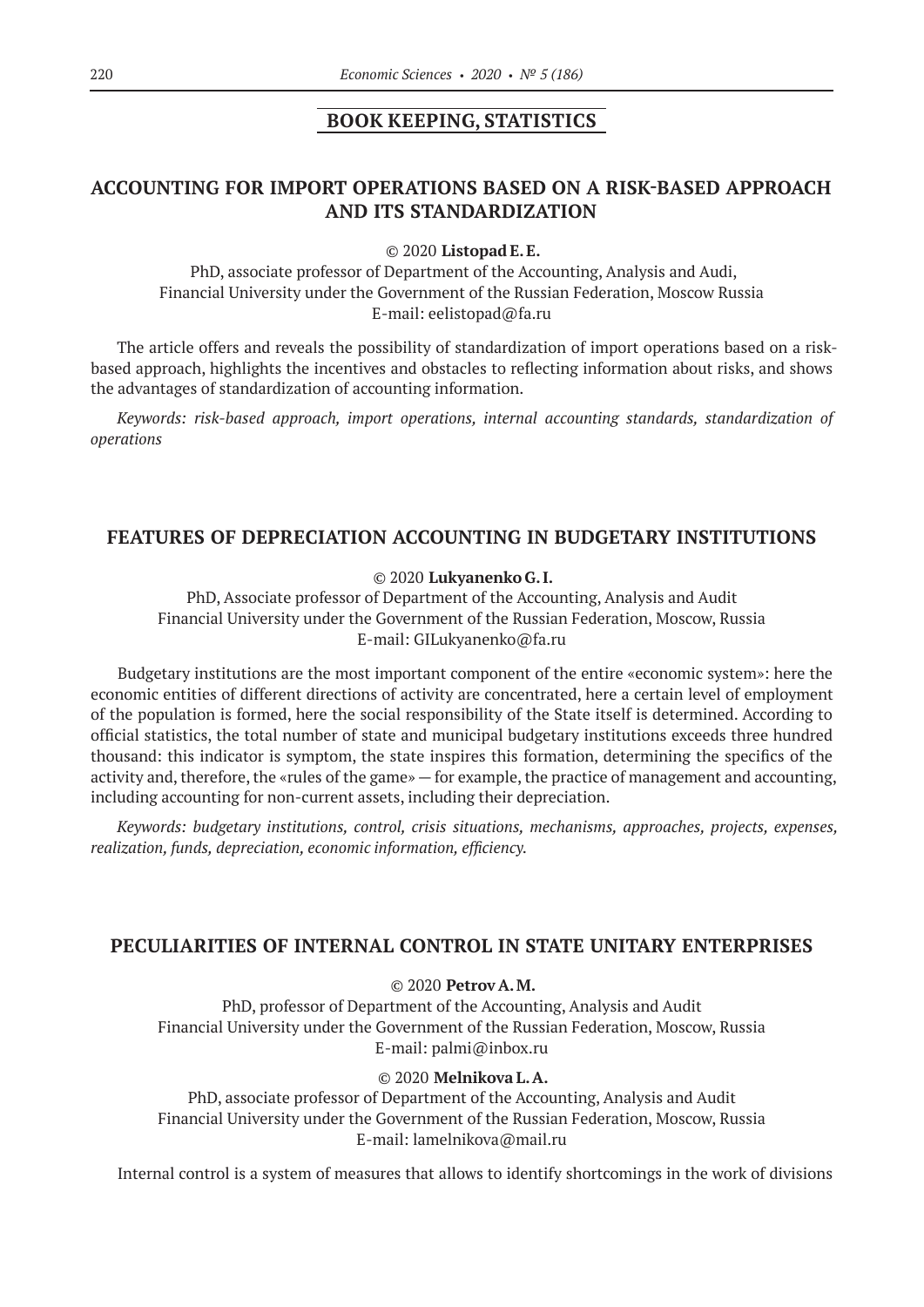and reasons for their formation in a timely manner, as well as to motivate employees of the enterprise to perform their duties in good faith. In addition, due to internal control, shortcomings, hidden reserves and risks to which the enterprise is exposed are identified in a timely manner, and on the basis of the conclusions received, the necessary measures are taken to improve the activities and limit the risks of the activities of State unitary enterprises.

*Keywords: tasks, tools, control, crisis situations, mechanisms, approaches, projects, expenditures, implementation, funds, finance, economic information, efficiency.*

### **CONTROLLING OF TAX OBLIGATIONS IN THE SYSTEM OF INTERNAL CONTROL OF FINANCIAL AND ECONOMIC ACTIVITIES OF THE ORGANIZATION**

#### © 2020 **Shemyakina Marina Sergeevna**

PhD in Economics, Associate Professor, Chair of Accounting, Taxes and Economic Security Volga State Technological University, Yoshkar-Ola, Russia E-mail: sh.marina.s@gmail.com

#### © 2020 **Shlychkov Dmitry Sergeevich**

PhD in Economics, Associate Professor, Department of Accounting, Analysis and Audit, Financial University under the Government of the Russian Federation, Moscow, Russia E-mail: sds457@mail.ru

Controlling tax calculations is one of the new areas of strategic management of business processes at the corporate management level of an economic entity. The main elements of controlling are: information support, planning and control. Due to the fact that tax payments are an integral part of the business operations of the organization, as well as external factors (tax policy by the state) have a great influence, careful monitoring and management of tax flows is necessary.

The main result of the study is to build a model of the process of transmitting information to control the accounting and analytical data of the organization and a model of controlling the organization using elements of a balanced scorecard.

*Keywords: taxes, fees, contributions, chart of accounts, controlling, liabilities, income tax.*

- 1. *Ilyin A.Yu.* Horizontal monitoring a new method in the tax control system [Electronic resource] // Analytical portal "Branches of Law".— 2015.— Apr 24 — URL: http: //xn——7sbbaj7auwnffhk.xn — p1ai/article/1471
- 2. The concept of controlling: Management accounting. Reporting system. Budgeting / Horvath & Partners; Per. with him.— 4th ed.— M.: Alpina Publishers, 2009.— 269 p.
- 3. The tax code of the Russian Federation. Part two [Electronic resource]: from July 13, 2015 No. 214-ФЗ, No. 232-ФЗ (as amended on 10.10.2016) // Consultant Plus.— Access mode: http://www.consultant.ru/.
- 4. *Ramazanova A.R.* Tax controlling in the strategic management system // In the world of science and innovation. Collection of articles of the international scientific-practical conference: in 5 parts.— 2017.S. 16–19.
- 5. Effective tax management: The future of corporate tax services / Tony Elgood, Tony Fulton, Mark Schutzman; Per. from English — M .: Alpina Publisher, 2012.— 334 p.